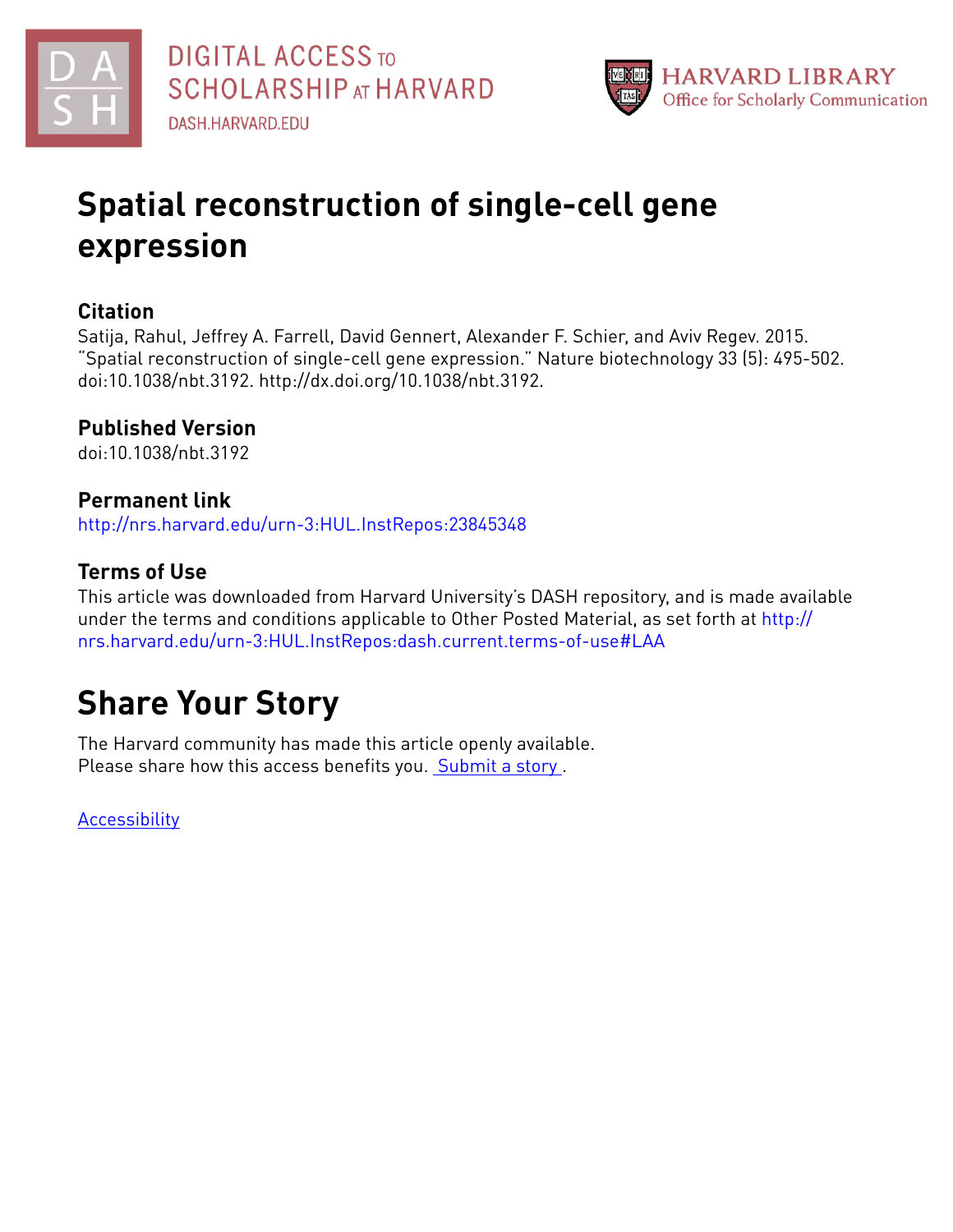

# **HHS Public Access**

Author manuscript

*Nat Biotechnol*. Author manuscript; available in PMC 2015 November 01.

Published in final edited form as:

*Nat Biotechnol*. 2015 May ; 33(5): 495–502. doi:10.1038/nbt.3192.

# **Spatial reconstruction of single-cell gene expression**

**Rahul Satija**1,2,3,\* , **Jeffrey A. Farrell**4,\* , **David Gennert**1, **Alexander F. Schier**1,4,5,6,7,†, and **Aviv Regev**1,8,†

<sup>1</sup> Broad Institute of MIT and Harvard, 7 Cambridge Center, Cambridge, MA

<sup>4</sup> Department of Molecular and Cellular Biology, Harvard University, Cambridge, MA

5 Center for Brain Science, Harvard University, Cambridge, MA

<sup>6</sup> Harvard Stem Cell Institute, Harvard University, Cambridge, MA

<sup>7</sup> Center for Systems Biology, Harvard University, Cambridge, MA

<sup>8</sup> Howard Hughes Medical Institute, Department of Biology, Massachusetts Institute of Technology, Cambridge, MA 02140

## **Abstract**

Spatial localization is a key determinant of cellular fate and behavior, but spatial RNA assays traditionally rely on staining for a limited number of RNA species. In contrast, single-cell RNAseq allows for deep profiling of cellular gene expression, but established methods separate cells from their native spatial context. Here we present Seurat, a computational strategy to infer cellular localization by integrating single-cell RNA-seq data with *in situ* RNA patterns. We applied Seurat to spatially map 851 single cells from dissociated zebrafish (*Danio rerio*) embryos, inferring a transcriptome-wide map of spatial patterning. We confirmed Seurat's accuracy using several experimental approaches, and used it to identify a set of archetypal expression patterns and spatial markers. Additionally, Seurat correctly localizes rare subpopulations, accurately mapping both spatially restricted and scattered groups. Seurat will be applicable to mapping cellular localization within complex patterned tissues in diverse systems.

## **Introduction**

A major focus of developmental biology is understanding the origin and features of different cell types in complex tissues, specifically the gene expression modules that underlie specific cell types and states, the regulatory circuits that set up those expression programs, and the signals and interactions that initiate these cascades. Although genomics has provided

<sup>†</sup>Co-senior authors. To whom correspondence should be addressed: schier@fas.harvard.edu (AFS). aregev@broad.mit.edu (AR). 2Current address: New York Genome Center, New York, NY

<sup>3</sup>Current address: Department of Biology, New York University New York, NY

<sup>\*</sup>These authors contributed equally to this work

**Author contributions**

RS, JF, AFS and AR conceived the research. RS and JF wrote the Seurat package and performed computational analysis of the RNAseq data. JF, DG, and RS performed experimental work. JF and RS analyzed the data and produced figures. JF, RS, DG, AFS, and AR wrote the manuscript.

Competing financial interests. AR is a consultant to Driver Group, which analyzes tumor samples, a potential sample fodder for spatial analysis.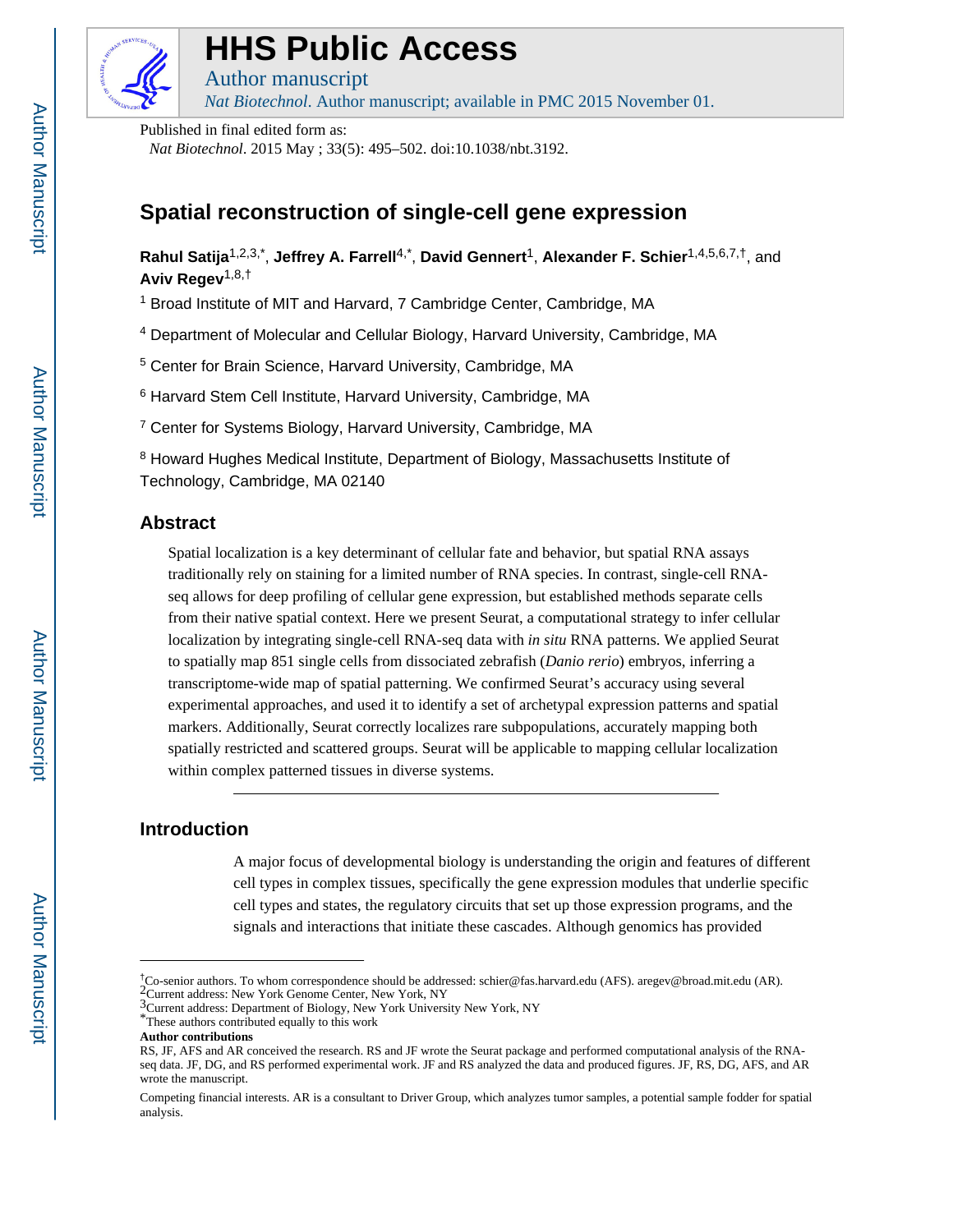Emerging methods from single-cell genomics, especially single-cell RNA-seq<sup>4,5</sup> provide new opportunities for developmental biology. Single-cell RNA-seq is quickly becoming an established experimental method, with ongoing cost and throughput improvements enabling applications from cell type discovery<sup>6,7</sup> to regulatory network inference<sup>8,9</sup> to the reconstruction of developmental processes $10-12$ . However, high-throughput applications of single-cell RNA-seq for solid tissues rely on initial dissociation<sup>7,10</sup> that separates cells from their native spatial context, such that further analyses lack crucial information on cells' environments and locations. Although new experimental approaches have been recently proposed to sequence cellular RNA *in situ*13,14 these require highly specialized experimental tools, and do not yet offer the widespread applicability or molecular sensitivity of more established single-cell RNA-seq protocols.

We address this challenge here in the context of the widely studied zebrafish embryo. In embryos at the late blastula stage, when cells are deciding their future fate<sup>15</sup> based on inputs from several morphogens<sup>16</sup> whose gradients originate from different regions of the embryo, the spatial location of cells in the embryo is paramount<sup>16,17</sup>. This stage has been extensively studied by *in situ* patterns for known drivers of embryonic patterning and gastrulation<sup>16,18,19</sup>. However, marker analysis can only simultaneously localize a handful of genes.

Here, we present an alternative approach to study spatial patterning of gene expression at the single-cell level. We employ single-cell RNA-seq to identify thousands of RNAs expressed in each cell and introduce a method to computationally infer a single cell's spatial origin. We implement our method as part of the Seurat R package for single cell analysis, named for Georges Seurat to invoke the analogy between the intricate spatial patterning of single cells and a pointillist painting. Seurat uses a statistical framework to combine cells' gene expression profiles, as measured by single-cell RNA-seq, with complementary in situ hybridization data for a smaller set of 'landmark' genes that guide spatial assignment; this more directly and generally addresses spatial localization than previous efforts which have used principal components to approximate spatial location<sup>20</sup>. Applying Seurat to a newly created dataset of 851 dissociated single cells from zebrafish embryos at a single developmental stage, we confirmed Seurat's accuracy with several experimental assays, leveraged it to predict and validate novel patterns where *in situ* data was not available, and identified and correctly localize rare cell populations — either spatially restricted or intermixed throughout the embryo — and help define their characteristic markers.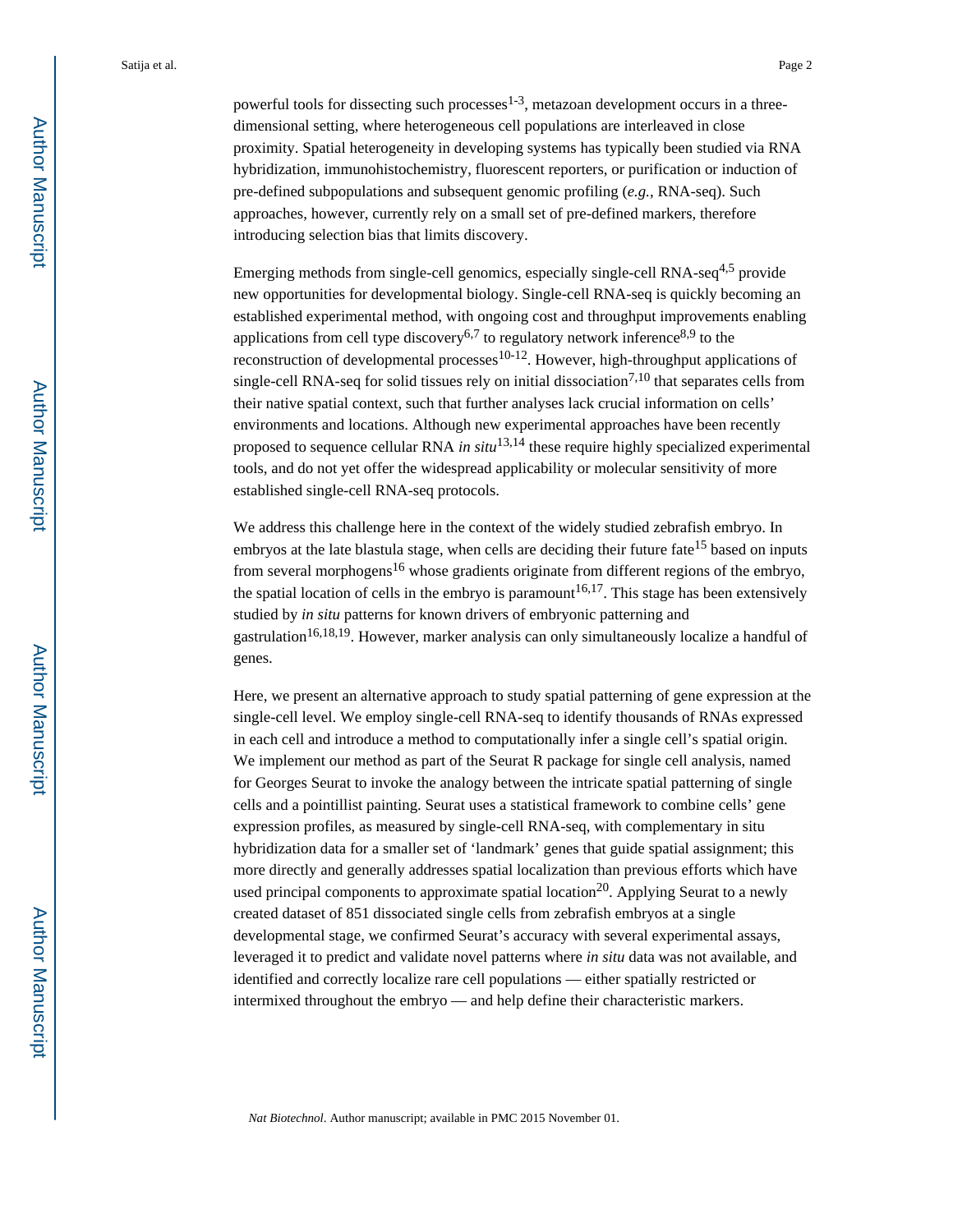### **Results**

#### **Combining RNA-Seq and in situs to infer spatial location**

To identify the spatial position of dissociated cells, we developed a computational method (**Fig. 1**) implemented in Seurat that takes as inputs: (**1**) the expression profiles of individual dissociated cells and (**2**) a spatial reference map of gene expression for a small number of 'landmark' genes. This requires the subdivision of the tissue of interest into discrete spatial domains (hereafter, 'bins') of user-defined geometry and size. For the map, landmark genes are defined as either 'on' or 'off' in each bin, for example as determined from published *in situ* stainings. Seurat then uses the single-cell expression levels of the landmark genes to determine in which bins the cell likely originated.

Seurat consists of the following steps: (**1**) It uses co-expression patterns across cells in the single-cell RNA-seq profiles to impute the expression of each landmark gene in each cell. This mitigates errors in detection of specific transcripts in individual cells due to technical limitations in single-cell RNA-seq<sup>21,22</sup>. (2) It relates the continuous imputed RNA-seq expression levels of each landmark gene to the binary spatial expression values using a mixture model constrained by the proportion of cells expressing the gene in the reference map. (**3**) For each bin, it constructs a multivariate normal model for the joint expression of the landmark genes based on these mixture models, the binary spatial reference map, and an optional quantitative refinement step that estimates covariance parameters between all pairs of genes. **(4)** Given these models, it infers the spatial origin of each profiled cell by calculating a posterior probability for each cell–bin pair, allowing determination of the cell's likely position(s) and confidence in the mapping. We describe each of these steps and associated computational challenges below, and then apply and validate Seurat by mapping cells in the zebrafish embryo.

#### **Matching binary in situs to continuous, noisy RNA-seq data**

Seurat maps cells to their location by comparing the expression level of a gene measured by single-cell RNA-seq to its expression level in a 3D tissue measured by *in situ* (Fig. 1). Although straightforward in principle, there are two primary challenges to address.

**First**, single-cell RNA-seq measurements are confounded by technical noise $2^{1,22}$ , particularly false negatives and measurement errors for low-copy transcripts. Since only a few landmark genes characterize each region of the spatial map, erroneous measurements for these genes in a given cell could interfere with its proper localization. To address this, Seurat leverages the fact that RNA-seq measures multiple genes that are co-regulated with the landmark genes, and uses them to impute the values of the landmark genes. Specifically, Seurat uses the expression levels of all highly variable genes in the RNA-seq dataset and an L1-constrained, LASSO (Least Absolute Shrinkage and Selection Operator<sup>23</sup>) technique to construct separate models of gene expression for each of the landmark genes (**Methods**). In this way, expression measurements across many correlated genes ameliorate stochastic noise in individual measurements.

**Second**, for each landmark gene, Seurat must relate its continuous imputed RNA-seq expression levels to its binary state in the landmark map. Since the *in situ* color deposition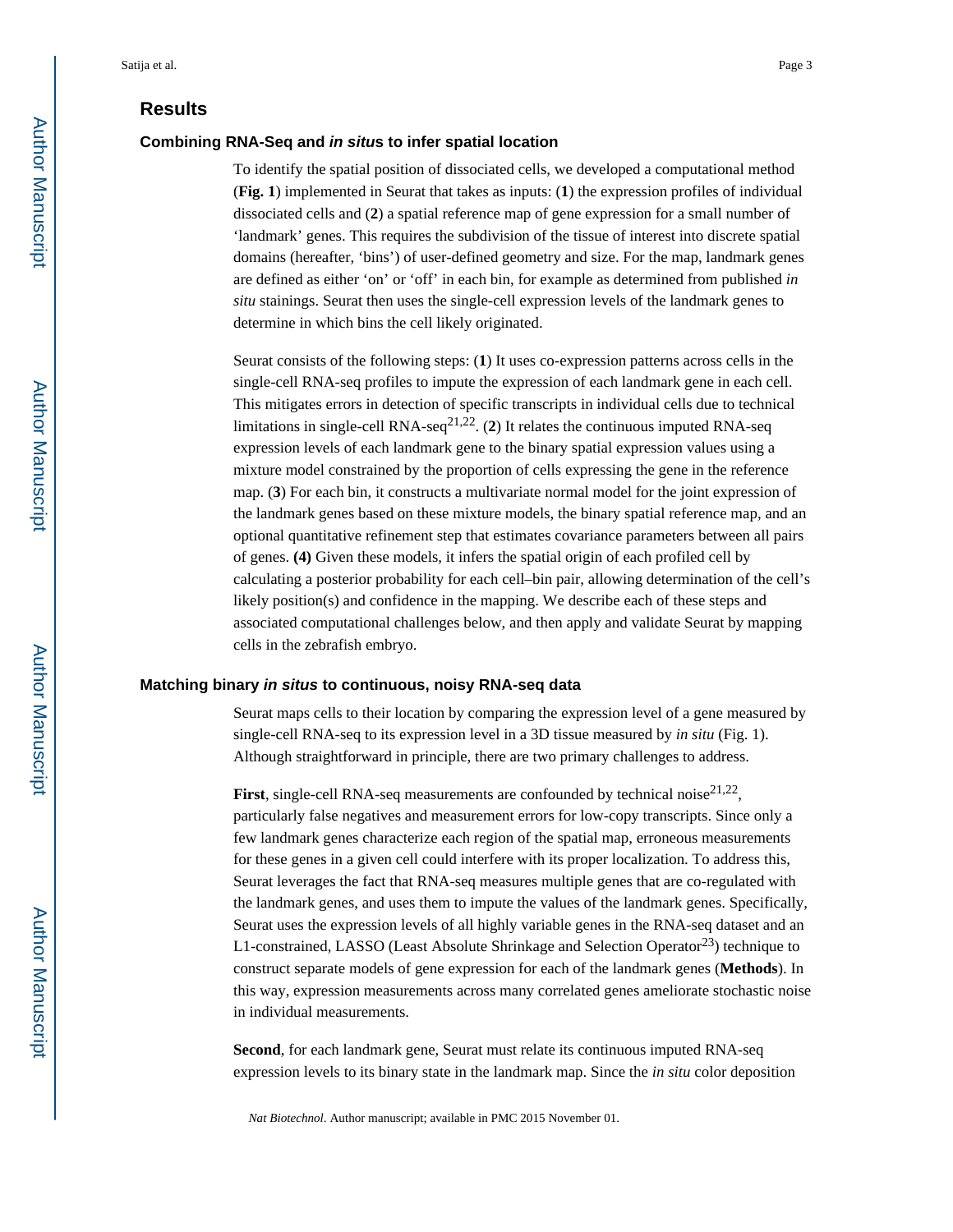reaction is halted at an arbitrary point in standard protocols, and individual probes do not generate equivalent signal, each gene requires a separate conversion between gene expression level detected by RNA-seq and binary *in situ* interpretation. To this end, Seurat relates the typical bimodal distribution of its imputed expression measurements to the 'on' and 'off' modes of the spatial reference map. It models the imputed measurements as a mixture of two Gaussian distributions, initialized based on the percentage of cells where expression was detected in our binary *in situ* patterns. Seurat then fits the parameters describing the two modes using Expectation Maximization, followed by an additional heuristic step to better reflect the overall data (**Methods**).

#### **Probabilistic inference of spatial origin**

Seurat next constructs a model for the joint expression of the landmark genes in each bin based on the parameters of the mixture models and the binary spatial reference map. Intuitively, for each cell and landmark gene, Seurat calculates the likelihood that this cell's expression of the landmark gene reflects the 'on' state, and thus, a probability that this cell originated from bins marked as 'on' in the reference map. Seurat also implements a recommended refinement step that extends the quantitative nature of these models and also considers the covariance structure between all pairs of landmark genes (**Methods**). Finally, Seurat infers from these models a posterior probability that a cell originated from each of the bins in the map (**Methods**). When there is insufficient information to assign a cell exclusively to one bin, Seurat's probabilistic approach enables a cell to split its posterior probability across multiple bins.

#### **Zebrafish blastula spatial reference map from RNA in situs**

We tested Seurat and demonstrated its utility using late blastula stage (50% epiboly) zebrafish embryos (**Fig. 2a**). We generated a reference spatial map by discretizing expression patterns for 47 genes obtained from published bright-field images of *in situs*  generated by standard colorimetric deposition, primarily from ZFIN's collection<sup>24</sup> or highthroughput datasets<sup>25,26</sup> (**Supplementary Table 1**). We divided the embryo into 128 bins (each ~40–120 cells), equally sized along the dorsal–ventral axis, based on the most restricted expression domain in our *in situ* set, and unevenly sized along the animal–vegetal axis, broadening as they approached the animal pole where patterns were less complex and less sharply defined (**Fig. 2b**). Since the embryo still exhibits left–right symmetry at this stage, we collapsed the equivalent left and right bins in our analysis, treating the embryo as 64 bins. We ignored the depth axis (from surface to interior), because there are no major examples of gene expression differences along this axis at this stage of development, with the exception of the specialized enveloping layer and yolk syncytial layers<sup>17</sup>. We manually scored the *in situs* in each bin once, prior to any data analysis (**Fig. 2b, Methods**). Binary discretization, while oversimplified, avoids over-interpretation, especially given that published images differ markedly in their resolution, lighting, and extent of staining (**Supplementary Fig. 1**). As we show below, Seurat robustly maps cells with high quality even based on an initial binary scoring.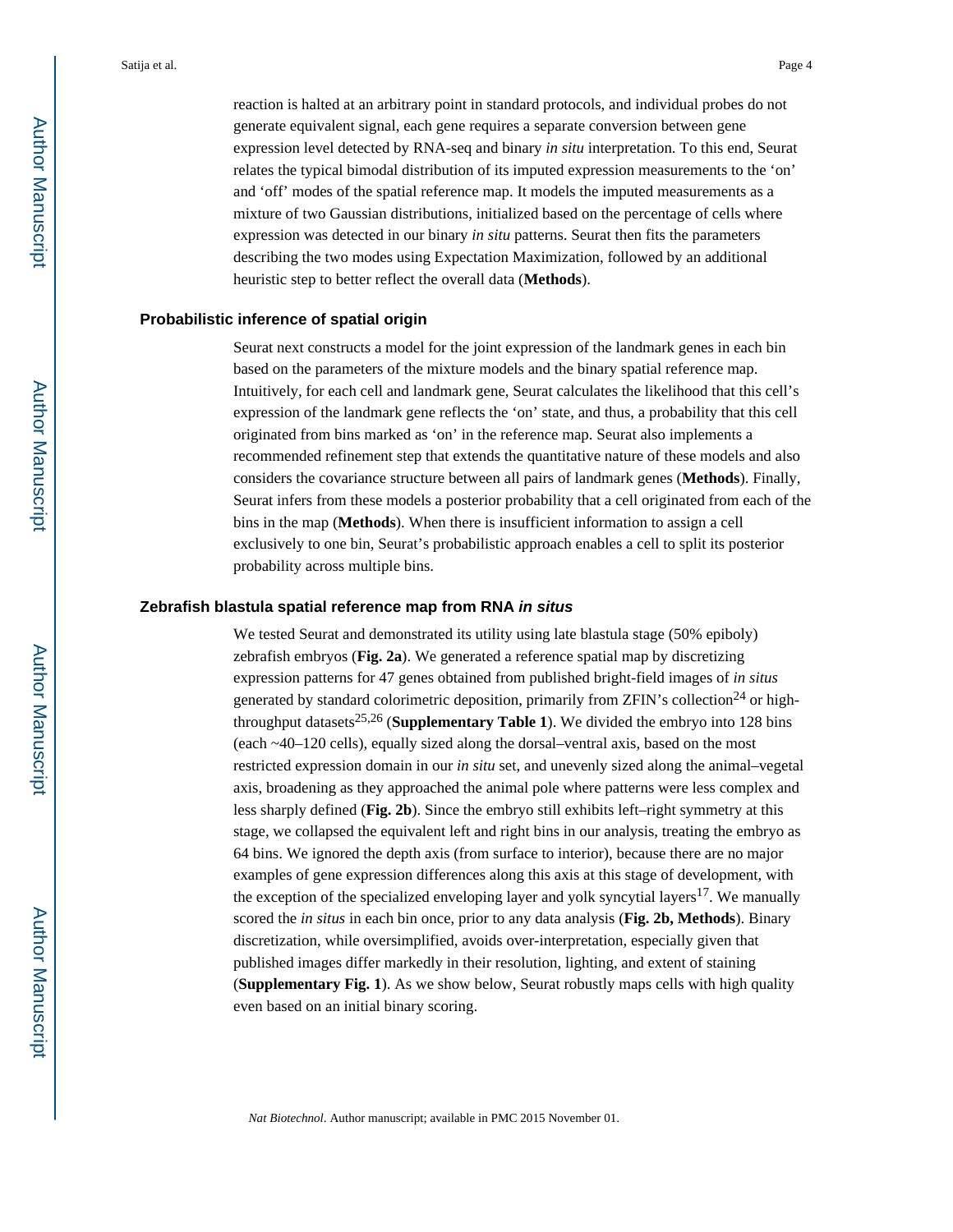#### **Single cell RNA-Seq of zebrafish embryos**

To apply Seurat, we generated single-cell RNA-seq profiles from dissociated cells from developing zebrafish embryos. We used a modified strand-specific single-cell RNA-seq protocol based on the SMART template switching method<sup>4,5,8</sup> (Methods, Fig. 2c5), where the template-switch oligonucleotide included a stretch of 5 randomized nucleotides, thereby tagging each mRNA molecule with a random molecular tag (RMT) prior to PCR to mitigate amplification bias. Furthermore, we used a modified library preparation protocol that shares similarities with Soumillon et al.<sup>27</sup> and is based on the Nextera Sample Preparation Kit. It selectively amplifies the 5' transcript end, retains strand information, and is compatible with standard Illumina sequencing primers (**Methods**). We pooled and sequenced libraries to an average depth of 530,000 reads per sample, where single-cell gene expression tends to saturate<sup>7,28,29</sup>. Following read alignment (**Methods**), we determined expression levels by counting the number of distinct RMTs associated with each gene and normalizing by the total number of RMTs in each cell. We prepared 1,152 libraries, but retained 945 single cells after excluding those where less than 2,000 expressed genes were detected. Finally, we observed a population of 94 cells expressing high levels of canonical markers of the enveloping layer (e.g. *krt18*, *krt4*, *cldne*), a single layer of differentiated squamous cells that cover the outside of the embryo $30,31$ . These cells, identified by a principal components analysis (PCA), are not covered by the landmarks in our spatial reference map, and so were excluded from further consideration (**Methods, Supplementary Fig. 2**).

Overall, we analyzed 851 single-cell transcriptomes, encompassing cells that were isolated under three different experimental protocols. The vast majority ( $n = 682$ ) were collected in an unbiased manner from 28 dissociated zebrafish embryos (**Methods, Fig. 2c, Supplementary Movie S1**). To reduce confounding transcriptional changes that occur as a result of dissociation, we collected and froze cells within 15 minutes of dissociation. In addition, for subsequent testing of Seurat's success, we included two internal controls: (**1**) 141 cells that were collected using a slightly modified dissection and dissociation protocol that enriches for cells nearer the embryonic margin (**Methods, Supplementary Movie S2**); and (**2**) 28 'reference' cells collected from intact embryos under a dissection microscope, such that their location is approximately known (**Fig. 3c, Supplementary Movie S3**). We used all 851 cells as input to Seurat, withholding from the method any information on how each individual cell was collected.

#### **Accurately inferred spatial assignments and in situs**

We determined that Seurat inferred cell location accurately by four complementary approaches. **First**, Seurat assigned the 682 randomly dissociated cells throughout the embryo (**Fig. 3a, Supplementary Fig. 3**), with roughly equal representation from the dorsal, ventral, marginal, and animal regions, consistent with the randomized nature of embryonic dissociation. **Second**, as a low-resolution benchmark, we examined Seurat's localization of the cells that were produced using the modified dissociation protocol that strongly biases against the animal cap and enriches for the embryonic margin (**Supplementary Movie S2**). Indeed, Seurat's inferred locations significantly overlapped with the experimentally enriched area, exhibiting a ~7-fold depletion at the animal cap, and an accompanying enrichment at the margin, compared to the randomly dissociated cells (**Fig. 3b**). **Third**, we tested the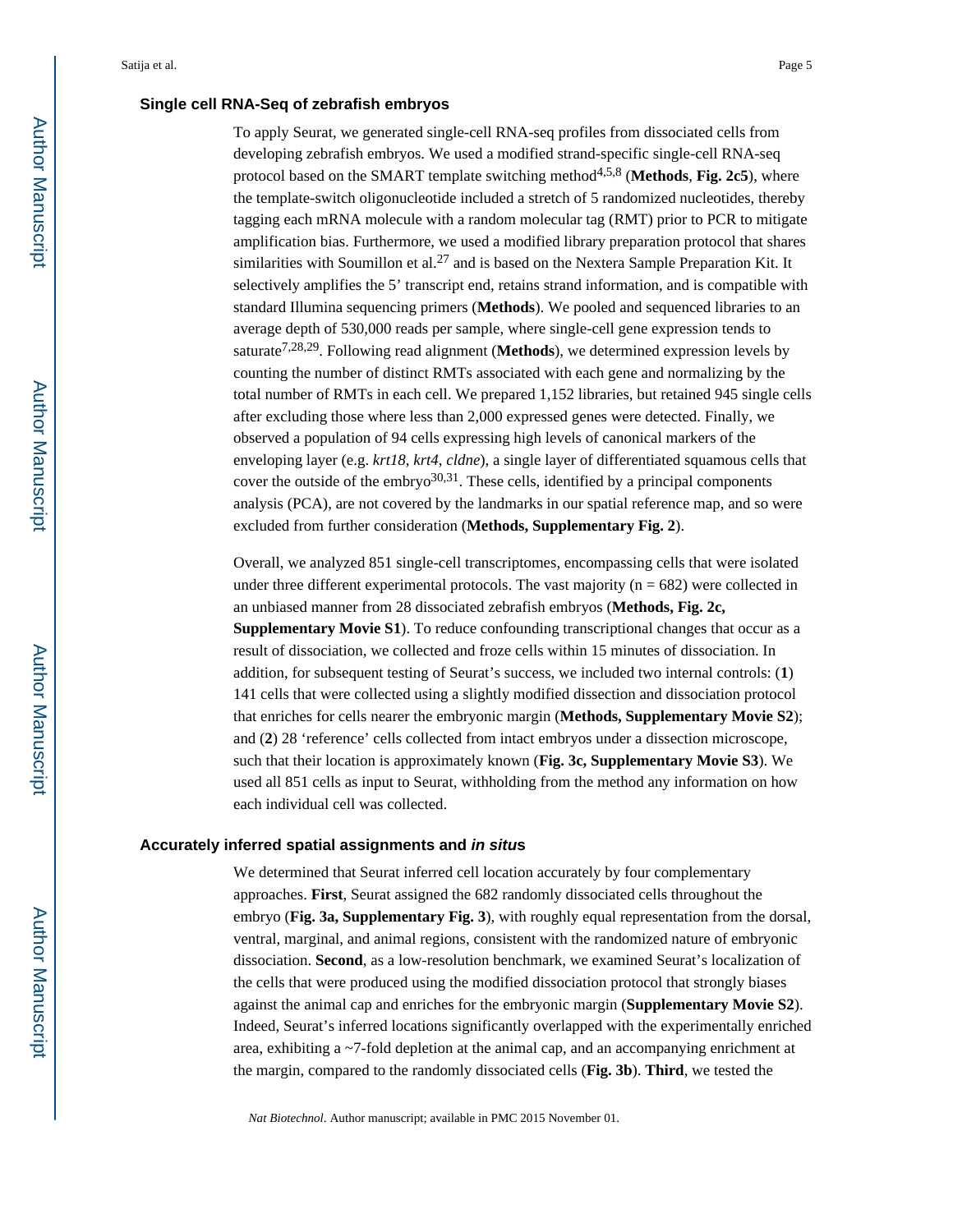inferred position of the 28 'reference' cells that were manually isolated from intact embryos under a dissecting microscope, and hence we could visually approximate their original spatial location to an estimated precision of  $\pm 1$  bin margin in each axis (**Fig. 3c, Supplementary Movie S3**). Although this technique is too low throughput for generating large numbers of cells, it enabled us to compare Seurat's inferred locations with an independent benchmark. Seurat's inferred location for these reference cells was, on average, within one bin of the registered location across both the dorsal–ventral and animal–vegetal axes, mirroring our own confidence in the collection of the cells (**Fig. 3c–d**).

**Fourth**, we generated an *in silico* catalog of inferred *in situ* patterns, by calculating for each gene its expected expression level in each of the 64 bins, as the weighted average of RNAseq measurements for this gene based on Seurat's probabilistic assignment of cells to bins (**Methods**, **Fig. 3f**). In cross-validation, for each landmark gene, we removed that gene from the spatial map, re-inferred the cells' locations, and then created a simulated *in situ* pattern for the held-out gene. Our inferred patterns demonstrated remarkably high overlap with experimental data, defined as correctly classifying individual bins into the same 'on' or 'off' expression state as our binary interpretations of published *in situs* (median ROC=0.96), with 12 of 47 genes exhibiting near-perfect classification (ROC>0.98) (**Fig. 3f–h**). A rare subset of genes apparently performed poorly (*e.g.*, *chd*, **Fig. 3f**), but further inspection of the literature revealed that these had a wide variety of published *in situ* patterns at this stage, some of which exhibited greater agreement with Seurat's predictions (**Supplementary Fig. 1**).

#### **Clustering expression patterns reveal spatial archetypes**

Extending this strategy, we next inferred *in situ* patterns for a larger set of 290 genes that were highly variable across single cells (**Methods**), clustered them (**Methods**) and identified nine archetypal expression patterns (**Fig. 4a, Supplementary Fig. 4**). These archetypes are consistent with known patterning gradients at this embryonic stage<sup>16</sup> and span the 47 genes in our reference spatial map. We selected for *in situ* validation 14 genes from the different archetypes whose expression patterns had not been previously characterized at 50% epiboly (**Fig. 4b, Supplementary Fig. 5**). Our experimentally determined *in situ* expression patterns exhibited overall high accordance with Seurat's predicted patterns (**Fig. 4b**). For example, genes predicted to be restricted to the very dorsal margin (*tbr1b, slc25a33* and *pkdcca*) or to have dorsal enrichment (*arl4ab*) are indeed expressed with those patterns (**Fig. 4b, Supplementary Fig. 5**). All genes predicted to have marginal restriction (*prickle1b*, *dusp4*), marginal enrichment (*irx7*, *ets2*, and *tcf3b*), or ventral skew (*nrarpa*, *id2a*, *insm1b, prdm12b*) exhibited those predicted features *in situ* (**Fig. 4b**). Even unusual and complex predicted patterns were correctly predicted (**Fig. 4b**), such as *irx7*'s lower expression in the animal cap and high expression close to the margin, especially on the lateral sides. In 2 of the 14 cases (*ets2* and *cpn1;* **Fig. 4b** and **Supplementary Fig. 5**) the patterns were fundamentally correct, but were predicted to extend slightly farther than we observed *in situ*. Thus, Seurat can correctly transform single-cell RNA-seq data into spatial predictions for genes whose expression patterns are not known.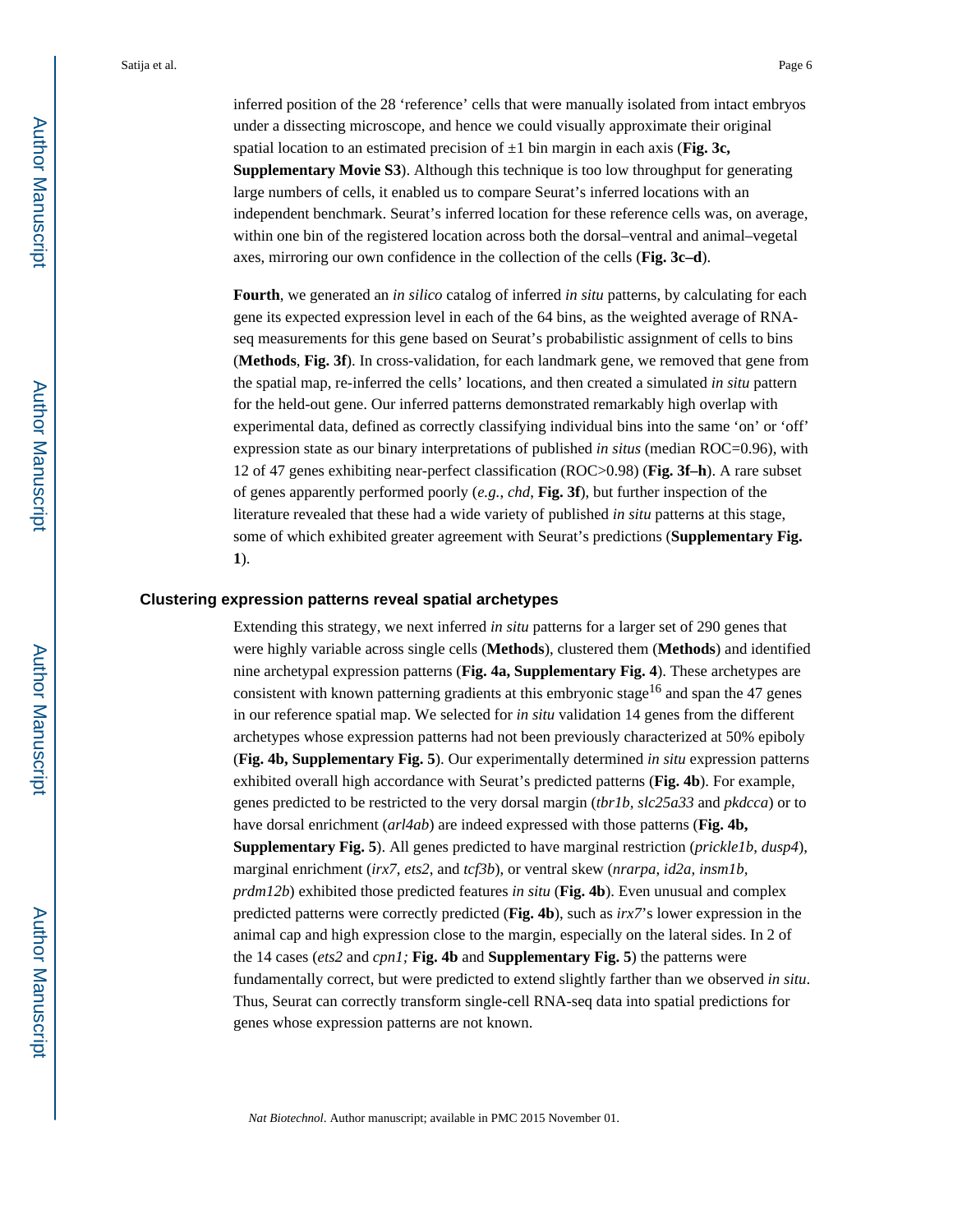#### **Spatially diverse landmark genes improve Seurat's mapping**

To assess Seurat's sensitivity to the number and type of landmark genes in the spatial reference map, we downsampled the number of landmark genes used as input and performed a spatial power analysis (**Supplementary Materials** and **Supplementary Fig. 6**). Seurat's spatial mappings began to stabilize after the inclusion of ~30 landmark genes, and were best when genes were sampled across all nine spatial archetypes, while maps drawn from a more spatially restricted set exhibited poorer performance. Further analysis suggested that having two genes with overlapping spatial expression patterns is valuable, but additional redundancy has diminishing returns.

#### **Seurat correctly localizes rare cell populations**

Seurat's spatial inferences can be combined with unsupervised analysis of single-cell RNAseq data to define and characterize both known and novel rare subpopulations of cells within complex tissues. In this approach, putative sub-populations are first identified in an unsupervised manner and their identities are confirmed by examining the expression of known marker genes. Seurat is then used to determine the characteristic spatial patterning for each of these subpopulations.

To test this approach, we used Seurat to identify and localize three well-studied and rare subpopulations present near the embryonic margin: (1) prechordal plate (PCP) progenitors (**Fig. 5a**, green), (2) endodermal progenitors (**Fig. 5a**, blue), and (3) primordial germ cells (PGC). We clearly identified the first two sub-populations in unsupervised analyses, with strong agreement between PCA and *k*-means clustering (**Supplementary Fig. 7a–b**). A distinct population of 10 cells was distinguished by the second principal component and characterized by strong expression of the prechordal plate markers *gsc* and *frzb* (**Fig. 5b, Supplementary Fig. 7c**). The prechordal plate is located in the dorsal-most embryonic margin, and Seurat mapped all prechordal plate progenitors to this region (**Fig. 5c**, green). The PCA also uncovered another population of 19 putative endodermal progenitors, defined by high expression levels of *sox32*, *cxcr4a*, and *gata5* (**Fig. 5b, Supplementary Fig. 7c**). Seurat scattered the endodermal progenitors across the lowest tier of the embryonic margin (**Fig. 5c**, blue), consistent with their known localization and recapitulating their 'salt-andpepper' pattern<sup>32</sup>. Finally, PGC cells only comprise  $\sim$ 1 per 500 cells at this stage, and thus we could not uncover them through unsupervised analysis of our 851 cells. However, we identified one cell that expressed extremely high levels of the canonical PGC markers *ddx4/ vasa*, *nanos3*, and *dnd1*33 (**Supplementary Fig. 7d**). Seurat mapped this cell to a midmargin location, consistent with the distribution of these cells at this stage (**Supplementary Fig. 7e**). Thus, Seurat successfully characterized the spatial distribution of known subpopulations with different characteristic localizations.

#### **Seurat finds new markers of rare subpopulations**

We next extended Seurat to discover novel markers of rare subpopulations, focusing on prechordal plate progenitors. A spatially-naïve approach comparing our 10 prechordal plate progenitors to all other cells in the embryo was only partially successful. Although it identified known markers of the prechordal plate (*e.g.*, *gsc*, *nog1*34,35), it also identified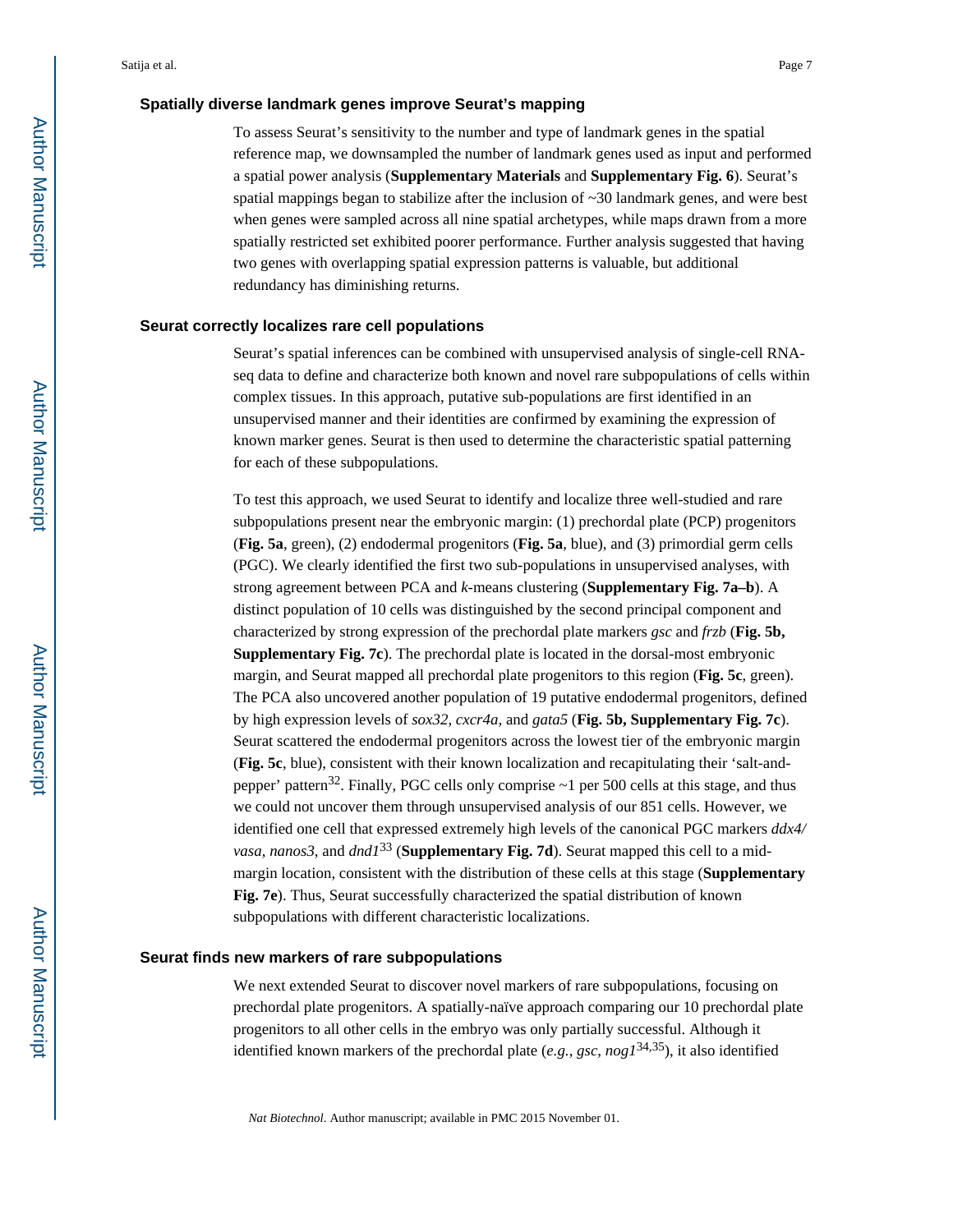many broader markers of the embryonic margin (*e.g.*, *osr1*, *mixl1*). The spatially-naïve approach failed because the cells of interest belong to two restricted populations when considering the entire embryo — cells that are located along the embryonic margin and cells that are prechordal plate progenitors (which are a subset of those along the embryonic margin). To overcome this, we used Seurat's spatial inferences in a spatially-aware marker selection strategy; we identified all marginally restricted cells, and then specifically searched for genes that were differentially expressed between the prechordal plate progenitors and the rest of the marginal cells. The spatially-aware approach successfully rediscovered multiple well-characterized prechordal plate progenitor markers (*e.g.*, *gsc*, *nog1*, *klf17*, and  $six3b^{34-37}$ ), avoided the broader, non-specific markers above, and also found new candidate markers that were not previously annotated in the prechordal plate<sup>24</sup>, including *ripply1* and *ptf1a*, whose expression patterns were not known at 50% epiboly. Although we were unable to detect *ptf1a*, which is very lowly expressed, an *in situ* for *ripply1* agreed with Seurat's prediction, and a *ripply1*/*gsc* double *in situ* showed that *ripply1* is expressed only in a subset of *gsc* expressing cells (**Fig. 5d–e**). Thus, we conclude that *ripply1* is a *bona fide* marker of the prechordal plate progenitors at 50% epiboly, and the spatially-aware approach discovers new markers of rare subpopulations.

#### **Seurat identifies new dispersed, rare cell populations**

Finally, we searched for new subpopulations present in our dataset. Our PCA revealed a group of 12 cells (**Fig. 5f**, magenta, **Supplementary Fig. 7f**) exhibiting high expression of genes that are hallmarks of apoptosis (*foxo3b*, *tp53inp1*, *casp8 & ctsh*), cellular stress (*isg15*, *sesn3*, *mat2al & gadd45aa*) and cell signaling (*igf2a & aplnrb)*. Gene ontology analysis revealed a significant enrichment for targets of the p53 signaling pathway (FDR<10<sup>-6</sup>). Seurat inferred that these 'apoptotic-like' cells were scattered throughout the developing embryo, although they originated more frequently toward the animal and ventral poles (**Fig. 5g**, purple). Notably, these cells were not an artifact of the isolation process: they were identified in 10 separate embryos, in each experimental batch, and previous *in situ* analysis for *foxo3b*, *aplnrb*, and *isg15* revealed their individual scattered expression<sup>38,39</sup>.

We performed *in situ* analysis of *casp8*, *gadd45aa*, *igf2a*, and *tp53inp*, and confirmed that these genes also exhibited similar scattered patterns in intact embryos (**Fig. 5i**). Namely, these genes are expressed in cells sprinkled throughout the embryo, observable at all depths (the EVL and throughout the DEL), generally more frequently towards the animal pole. The number of cells and their specific locations were different for each embryo, consistent with stochastic localization. We verified by double fluorescent *in situ* hybridization that at least two of these markers (*aplnrb* and *isg15*) are indeed co-expressed in the same cells (**Fig. 5j**). We conclude that these cells constitute a previously uncharacterized and stochastically localized population of cells whose gene expression profile suggests cell stress.

## **Discussion**

To use single-cell RNA-seq within the context of complex, patterned and heterogeneous tissues, we developed Seurat, a computational method that uses a spatial reference map constructed from a small number of landmark *in situ* patterns to infer the spatial location of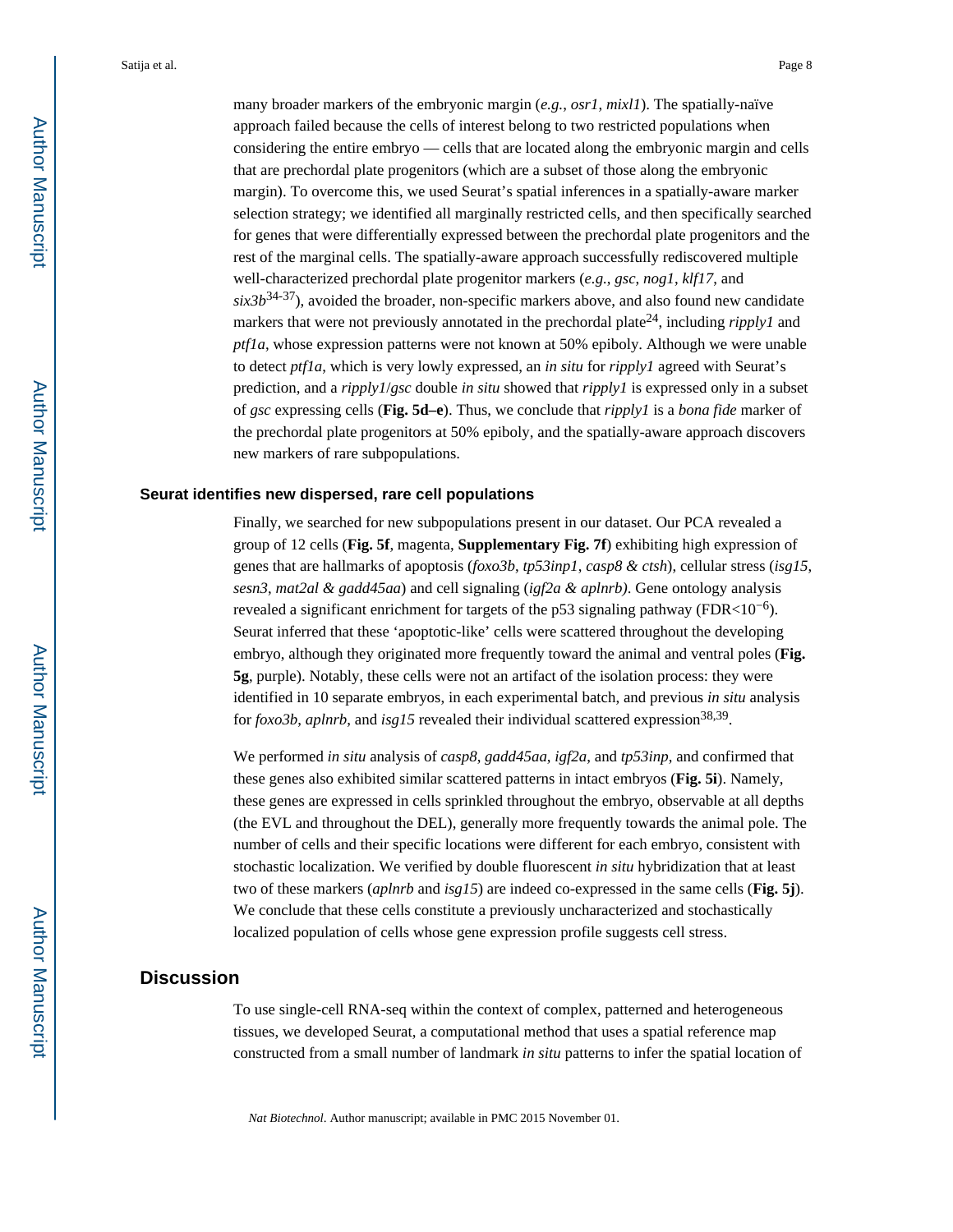cells from their single-cell RNA-seq profiles. Seurat tackles several technical challenges, including the representation of *in situs* for algorithmic input, handling stochastic noise in RNA-seq data for landmark genes, and finding a correspondence between the two data types. We developed and tested Seurat on a dataset of 851 cells in a developing zebrafish embryo and a reference map constructed from colorigenic *in situ* data for 47 genes. Our extensive validations indicate that Seurat performs well in this setting.

Seurat should be widely applicable, although different systems have distinct advantages and challenges associated with spatial mapping of single cells. For instance, Seurat relies on the spatial segregation of gene expression patterns in a tissue in order to construct a reference map; it may be challenging to apply it to tissues such as tumors where there is no guarantee for reproducible spatial patterning, or to tissues where cells with highly similar expression patterns are spatially scattered across a tissue (e.g. the adult retina, where each of the dozens of different cell types are distributed broadly and evenly along the dorsal-ventral and anterior-posterior axes.)

In amenable systems, the use of binary interpretation of colorigenic *in situs* without the need for an automated image processing pipeline creates a low barrier to entry to use Seurat. Extensive databases exist for many organisms (*e.g.*, C. elegans, D. melanogaster, D. rerio, X. laevis, and M. musculus), and if they are insufficient, landmark *in situs* can be easily generated. Additionally, most tissues should be amenable to binning because bins can be any shape, any size, non-contiguous, and dissimilar; thus, any salient feature in the tissue of interest should be representable. Bins could even be reduced down to the single-cell level in tissues where each cell in each position has a distinct and reproducible gene expression identity and position. Generation of such a fine-grained map would require the use of more finely resolved or more quantitative data. For instance, fluorescent *in situ* hybridization combined with confocal microscopy could create a more detailed input spatial map with more quantitative data that could be discretized into more than two states. Additional gene expression states could reduce the number of required *in situs*, if they described new landmark patterns, rather than redundant spatial information. Such data is fully compatible with Seurat's computational approach by extending the mixture model fitting to parameterize models with more than two modes.

A complementary study (Achim et al., this issue) pursues a conceptually similar approach, but in the context of a reference map constructed from RNA FISH data in the brain of the annelid *Platynereis dumerilii*, where distinct cell types can be determined solely by the expression of a few highly expressed transcription factors (rather than the combinations of many often required in zebrafish). Thus, while the two approaches are conceptually similar, the computational hurdles presented by the individual data sets are distinct, and the two methods thus provide complementary approaches that will enable the spatial profiling of a wide range of tissues.

Finally, while our use of an existing spatial reference map requires previous knowledge, we envision two potential unbiased approaches for spatial mapping in less studied tissues. One is to use an iterative scheme starting with the generation of single-cell RNA-seq data. Our work indicates that standard techniques (*e.g.*, unsupervised dimensionality reduction), could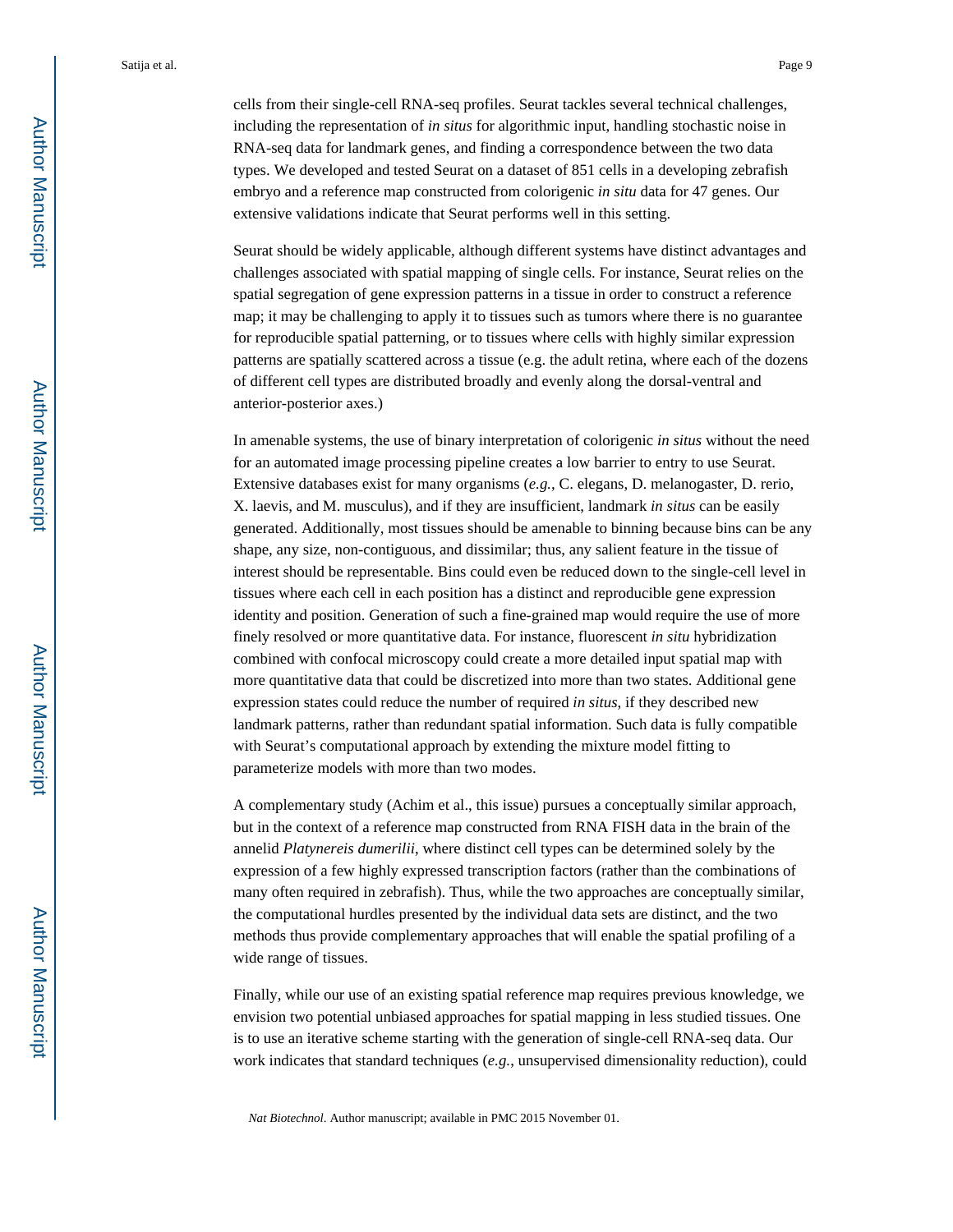suggest the most relevant landmark genes to establish a preliminary input spatial map. Iterating this spatial mapping, combined with the generation of new *in situ* data, could quickly produce a high-quality spatial map of a novel tissue.

A second option is to generate an unbiased spatial reference maps with emerging techniques that perform low-input RNAseq on cryosectioned $40,41$ . These techniques measure genomewide expression across spatially-resolved tissue slices, blending together the signal of many cells, but enabling unbiased discovery of spatial landmarks. As these are not single-cell experiments, they cannot resolve spatially intermixed populations, such as the endodermal progenitors or apoptotic-like cells we described here. The spatial reference maps generated by these techniques are highly complementary with Seurat's method, and combining these approaches represents a generalizable strategy for spatially reconstructing complex tissues at the single-cell level without prior knowledge of gene expression.

Finally, elements of Seurat's approach suggest a broader framework to integrate single-cell RNA-seq data with other complementary datasets based on a limited number of marker genes. Data imputation is a useful tool to be applied to these problems — specifically, leveraging correlated genes across the transcriptome improves the robustness of marker genes with complementary sources of information. Whereas Seurat focuses on inferring spatial origin, combining transcriptomics data with RNA-FISH, CyTOF<sup>39</sup>, or FACS<sup>40</sup> data could help determine a cell's developmental state or disease phenotype, and relate it to a rich body of prior research. Seurat shares with these potential approaches the challenges and goal of learning the 'metadata' of each single cell, inferring its origins and history in order to better understand its behavior and future fate.

#### **Seurat package**

Seurat is available as an open-source software package in R, and is currently distributed alongside this manuscript. In addition, clear documentation (R markdown files) showing the commands and output for the analysis of this dataset are included in the **Supplementary Materials**.

## **Online Methods**

#### **Animal models**

This study includes the use of live vertebrate embryos. Animals were handled according to NIH guidelines. All vertebrate animal work was performed at the facilities of Harvard University, Faculty of Arts & Sciences (HU/FAS) under protocol 25-08. The HU/FAS animal care and use program maintains full AAALAC accreditation, is assured with OLAW (A3593-01), and is currently registered with the USDA.

#### **Collecting dissociated cells**

Cells from 28 embryos are in the final data set. Fertilized eggs from TL/AB in-crosses were incubated in 1 mg/ml pronase (Protease from Streptomyces griseus, Sigma-Aldrich) in a glass dish for 4–5 minutes until the chorion began to blister. The embryos were submerged in ~200 ml of embryo medium in a glass beaker without allowing them to contact air or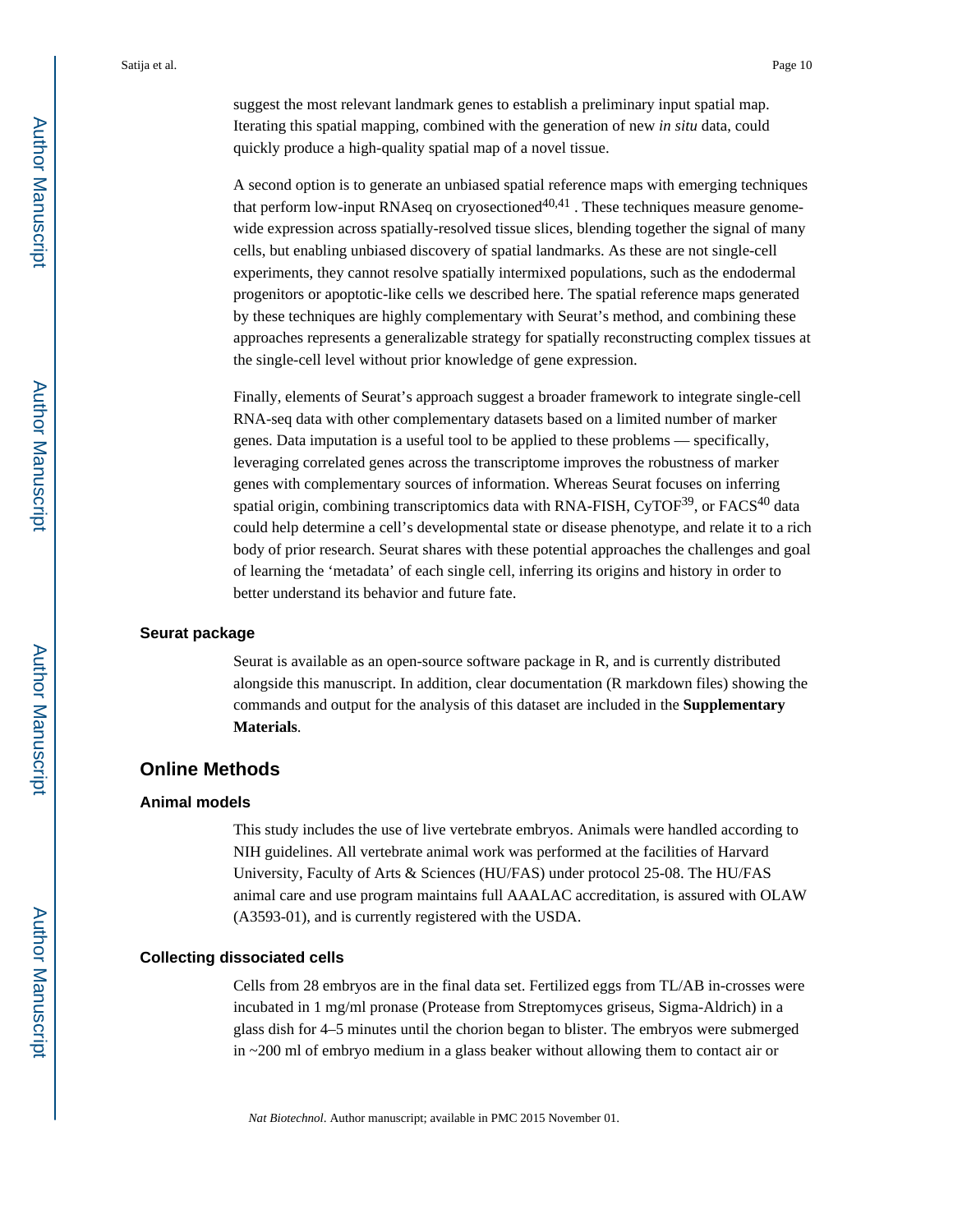plastic (both of which will cause the embryos to burst). The medium was poured off and new medium was vigorously added (again without allowing embryos to contact air) twice, in order to mechanically remove the chorions. The embryos were cultured in petri dishes coated with 2% agarose (to avoid contact with plastic) either at 23°C or 28°C until they reached 50% epiboly (about 6 hours post-fertilization at 28°C). At 50% epiboly, single embryos were visually confirmed to be at the correct stage, and were transferred to petri dishes that had been coated with 2% agarose, filled with DMEM/F12 media (Gibco/Life Technologies), and allowed to soak for three hours. Two pairs of watchmaker forceps were used to dissect the blastula cap of the embryo away from the yolk. First, one pair of forceps was used to hold and rotate the cap, while the other was used to cut and pinch away the yolk that extended below the blastula cap. Then, the blastula cap was cut slightly up the side, which exposed the yolk that was inside of the blastula cap, which could then be gently peeled away. The blastula cap was transferred by pipette into a microfuge tube that contained 60  $\mu$ l of DMEM/F12 media. The cells were dissociated by vigorously flicking the tube 10 times, and then pipetting the entire volume twice while visually confirming that dissociation had occurred. A timer was started at this time to track the amount of time the embryo had been dissociated. If cell clumps were still visible, the tube was flicked again. 180 µl of DMEM/F12 was added to dilute the cell mixture, then 120 µl of the diluted cell mixture was pipetted across the surface of a new agarose-coated dish filled with DMEM/F12 media. To collect cells, a P2 pipettor was used, while observing the cells under the dissecting scope, to collect 0.5 µl of media that contained a single cell. This was pipetted into 3 µl of TCL lysis buffer (Qiagen) in the lid of a PCR strip and mixed 3 times to ensure that lysis occurred. After collection of 8 cells, the entire strip of lids was snapped into a 96 well plate and kept on dry ice.

For collections of margin-enriched populations, the same procedure was followed, except a scalpel was used to cut the embryo about halfway along the animal–vegetal axis and remove the animal cap before dissecting away the yolk and proceeding (**Supplementary Movie 2**).

#### **Collecting single reference cells**

Fertilized eggs were collected from TL/AB in-crosses and dechorionated in 1 mg/ml pronase for 4–5 minutes. Cells from 21 embryos are in the final data set. A portion of the embryos was then injected at the 1-cell stage with 1 picoliter of 0.3 mg/ml 3 kD dextran-Alexa 488 (Molecular Probes D34682). Both the dextran-injected and uninjected embryos were cultured at 28°C in an agarose-coated petri dish filled until they reached sphere stage. The plate was checked during culturing and damaged or abnormal embryos were removed. At sphere stage, embryos were transferred to an agarose-coated petri dish with small wells (a transplantation dish) filled with 0.3× Danieau medium (final concentration: 17.4 mM NaCl, 0.21 mM KCl, 0.12 mM MgSO<sub>4</sub>, 0.18 mM Ca(NO<sub>3</sub>)<sub>2</sub>, 1.5 mM HEPES pH 7.6), and 10–20 cells were transplanted from the Alexa488-dextran–injected embryos to the uninjected<sup>15</sup>, placed in a cluster on one side of the embryo, generally about halfway between the margin and the animal pole. Damaged embryos were removed from the plate, and the transplanted embryos were divided into two populations; half were cultured at 28°C and the other half were cultured at room temperature so that the populations would develop asynchronously and provide a longer window when embryos would be at the proper stage for cell collection.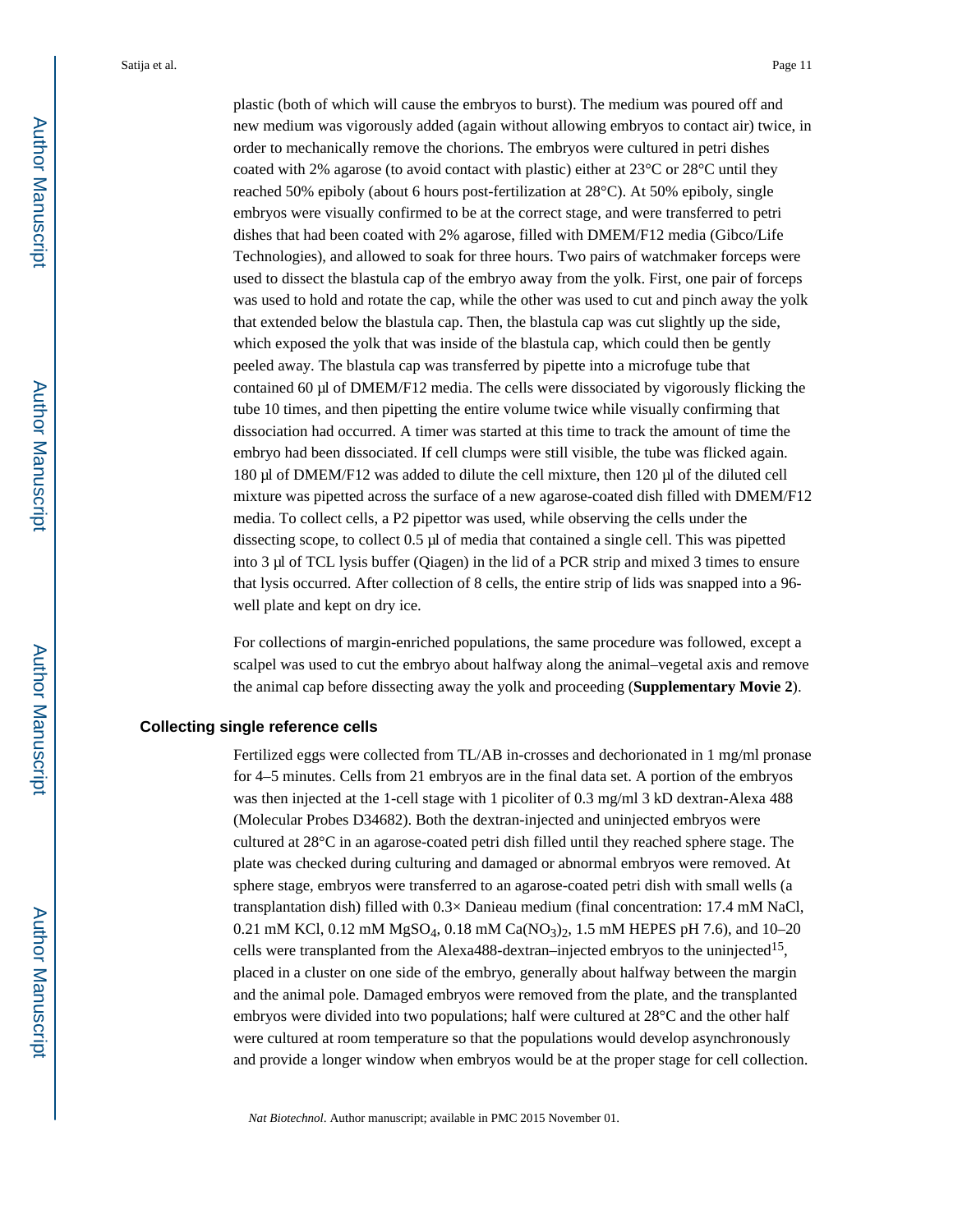When embryos reached 50% epiboly, a transplantation needle was used to remove a small cluster of cells from the embryo under a dissecting scope by mouth pipetting. The location from which the cluster was taken was immediately noted. It is important to note that at 50% epiboly stage, the dorsal–ventral axis is not yet morphologically apparent, so we use the fluorescent cells as a fiducial mark to later determine where cells came from on the dorsal– ventral axis. More specifically, the location of the cluster was judged in two ways (**Fig. 3c**): (1) tier was determined by visually counting the number of cells up from the embryonic margin (cells are readily visible under the dissecting scope if it has been set up with adequate contrast) and (2) position in the DV axis was recorded as an angular measurement from the fluorescent cells that had been previously transplanted. The small cluster of cells that was sucked out of the embryo was injected into a clean, neighboring well. The cells were gently rinsed by ejecting a stream of buffer over them, and then a single cell was separated from the others preferably with a gentle stream of buffer, but occasionally by pipetting up and down. A single, isolated cell was transferred to  $0.5 \mu$  of  $0.3 \times$  Danieau medium that had previously been placed in a PCR tube cap. The successful transfer of the cell was verified visually under the dissecting scope, and the cell was lysed by the addition of 3 µl of TCL lysis buffer (Qiagen). In order to preserve the embryos, generally a maximum of five cells were taken from any individual embryo. The embryos were returned to the incubator to develop to shield stage. At shield stage, gastrulation begins, which results in a thickening of the embryonic margin at the dorsal pole ('the shield'), allowing visual determination of the dorsal-ventral axis. Thus, at this stage, embryos were photographed from an animal cap view under a dissecting scope, where the shield was clearly visible, as well as the fluorescent transplanted cells. In order to determine the location on the dorsal– ventral axis that the cells were picked from, an angle was drawn through the fluorescent cells, the center of the embryo, and the center of the shield providing an angular measure of where the cell originated along the dorsal–ventral axis.

#### **Probe synthesis**

Fragments of the genes *arl4ab*, *casp8*, *cpn1*, *dusp4*, *gadd45aa*, *id2a*, *igf2a*, *insm1b*, *irx7*, *isg15*, *pkdcca*, *prickle1b*, *ripply1*, *tbr1b*, *tcf3b*, and *tp53inp1* were amplified using Hi-Fidelity Platinum Taq (Life Technologies, quarter size reactions otherwise according to manufacturer's instructions) and the primers listed in **Supplementary Table 2**. These fragments were cloned into pSC-A plasmid using Strataclone PCR Cloning Kit (Agilent, half size reactions otherwise according to manufacturer's instructions), transformed into the included cells, and plated on blue-white selection media. Colonies were selected, cultured, mini-prepped, and sent for sequencing. Constructs cloned above as well as constructs for *aplnrb*42 and *ets2*43 were linearized with the appropriate restriction enzyme (**Supplementary Table 2**), and purified using PCR clean up columns (Omega Cycle Pure Kit). Probe was synthesized according to manufacturer's instructions, using the appropriate polymerase (T3 or T7, Roche) and 10× RNA labeling mix (DIG or Fluorescein, Roche) (**Supplementary Table 2**). The transcription reactions were incubated for 3 hours, purified using RNA cleanup columns (Omega E.Z.N.A. Total RNA Kit I), quantified using a Nanodrop, and assessed on an agarose gel for successful transcription of a product of the expected size, and normalized to 20 ng/ $\mu$ l in HM+ buffer (50% formamide, 5× Saline-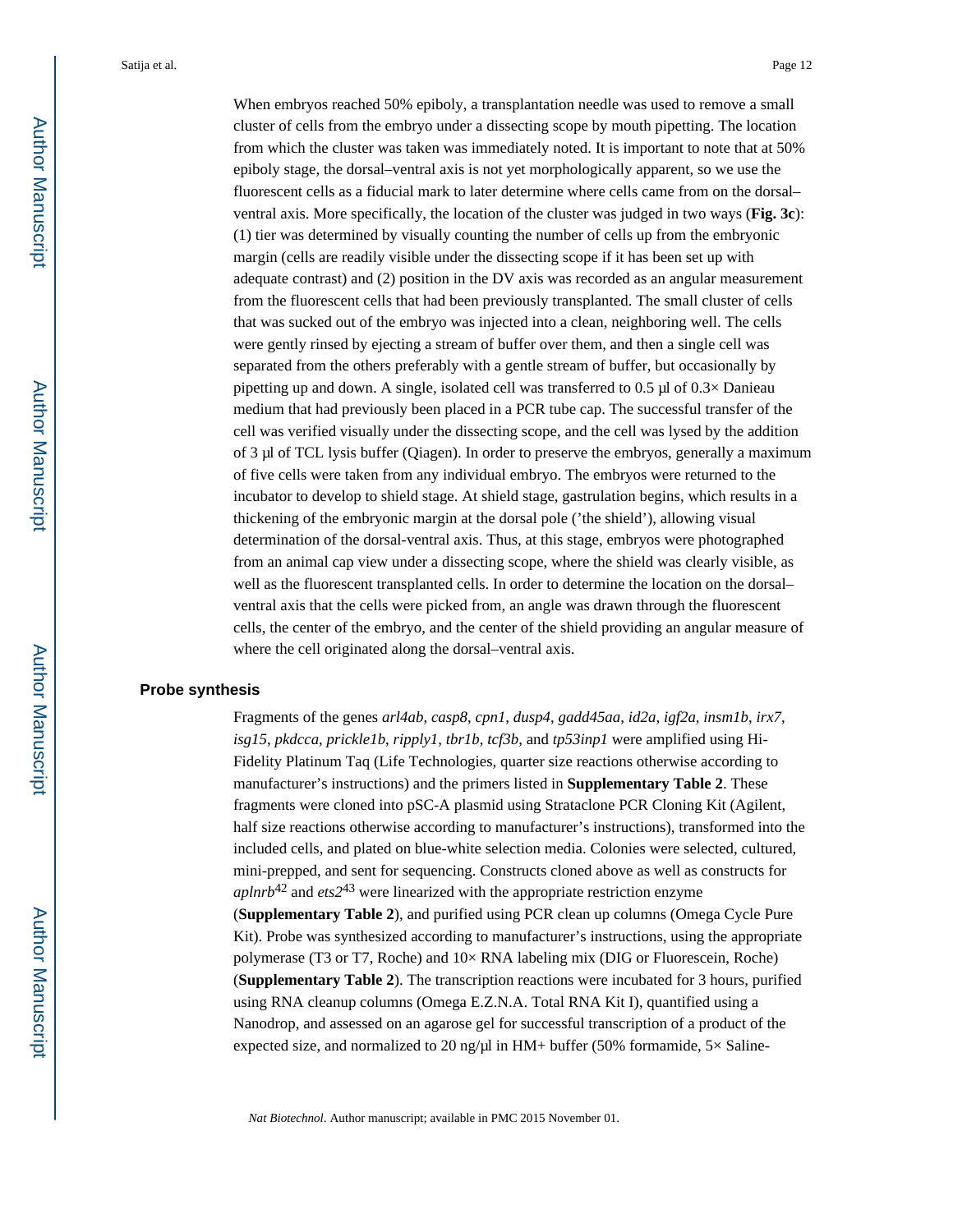Sodium Citrate buffer,  $0.1\%$  Tween-20, citric acid to pH 6.0, 50  $\mu$ g/ml heparin, 500  $\mu$ g/ml tRNA), then stored at −20°C.

#### **Colorogenic in situ hybridization**

*In situs* were performed essentially as described<sup>44</sup>. Embryos were collected from TL/AB incrosses, dechorionated, cultured to 50% epiboly in agarose-covered dishes at 28°C. They were fixed in 4% formaldehyde (Sigma-Aldrich) at 4°C overnight. They were rinsed 2×10 min with PBST  $(1 \times PBS + 0.1\%$  Tween-20 (OmniPur)), passed through a methanol dehydration series (10min each, 67% PBST:33% methanol (Macron), 33% PBST: 67% methanol), then rinsed in methanol 2×10 min, and permeabilized at −20° at least overnight. Embryos were rehydrated (10min each, 75%methanol:25% PBST, 50% methanol:50% PBST, 25% methanol:75% PBST, 4×10min PBST). Embryos were then pre-hybridized in HM+ buffer (50% formamide, 5× Saline-Sodium Citrate (SSC) buffer, 0.1% Tween-20, citric acid to pH 6.0, 50  $\mu$ g/ml heparin, 500  $\mu$ g/ml tRNA) at 70°C for at least 2 hours. Probes were normalized to 1 ng/µl per probe (digoxigenin-incorporated for single *in situs* or digoxiginin- and fluorescein-incorporated for double *in situs*) in HM+ buffer and denatured at 70°C for 10 minutes. The pre-hybridization HM+ buffer was replaced by probe and embryos were incubated with probe overnight.

The next morning, probe was removed and returned to −20°C for future re-use. Excess probe was removed with first a series of washes that had been pre-warmed to 70 $^{\circ}$ C: 1 $\times$ 10 min HM buffer (HM+ without heparin and tRNA),  $1 \times 10$  min 75% HM:25% 2 $\times$  SSC,  $1 \times 10$ min 50% HM:50% 2× SSC, 1×10 min 25% HM, 75% 2×SSC, 1×10 min 0.2× SSC, 1×30 min 0.2× SSC; then a series of room temperature washes:  $1\times5$  min 75% 0.2× SSC:25% PBST, 1×5 min 50% 0.2× SSC:50% PBST, 1×5 min 25% 0.2× SSC:75% PBST, 1×5 min PBST. They were blocked for at least 3 hours in blocking buffer: 2% Blocking Reagent (Roche, 11 096 176 001) in maleate buffer (150mM maleic acid, 100mM sodium chloride, pH 7.4). Finally, they were incubated overnight with anti-digoxigenin antibody coupled to alkaline phosphatase (Anti-Digoxigenin-AP Fab Fragments, Roche 11 093 274 910), diluted 1:5000 in blocking buffer at 4°C with gentle agitation.

The following morning, the antiserum was removed and discarded, and excess antibody was removed by rinsing embryos 6×15 min in PBST. They were transferred into staining buffer (100mM Tris-HCl pH 9.5, 50mM magnesium chloride, 100mM sodium chloride, 0.1% Tween-20) by rinsing  $3\times5$  min. Staining reagent was introduced (225 µg/ml Nitro Blue Tetrazolium and 175 µg/ml BCIP, Roche 11 383 213 001 and 11 383 221 001) and embryos were incubated in the dark, periodically checking their color development under a dissecting scope until the desired staining had been achieved (15 min–24 hours). When the desired staining was achieved, the reaction was stopped by rinsing  $3\times 5$  min.

For single *in situs*, the embryos were dehydrated by passing through a methanol dehydration series, then stored overnight at −20°C. They were cleared by replacing the methanol with BB/BA (2 parts benzyl benzoate: 1 part benzyl alcohol, Sigma-Aldrich) and imaged on a Zeiss Axioimager Z.1 with a  $10\times$  objective (100 $\times$  total magnification).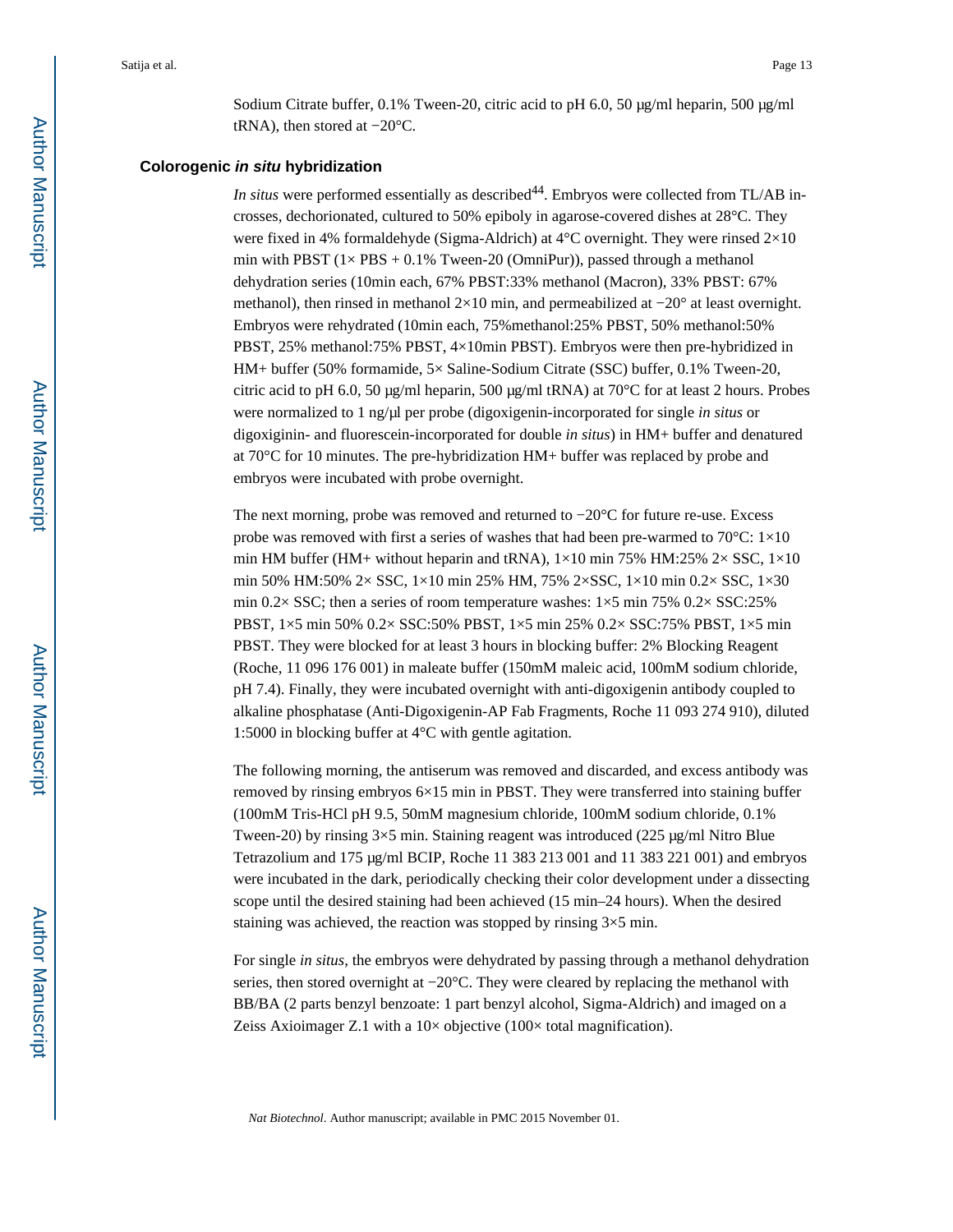For double *in situs*, after the first staining reaction, the first antibody was removed by washing embryos for  $2\times5$  min with agitation in 0.1M glycine-HCl pH 2.2, then rinsed  $4\times5$ min in PBST. The embryos were incubated overnight with anti-fluorescein-AP (Roche, 11 426 338 910) diluted 1:2500 in blocking buffer at 4°C overnight. The next morning, the antiserum was removed and discarded, and the embryos were washed 6×15 min in PBST. They were then stained as above, except that the Nitro Blue Tetrazolium and BCIP were replaced with INT/BCIP Stock solution (Roche) diluted 1:133 in staining buffer. They were incubated in the dark and occasionally monitored for color development (1 hr–8 hrs), and the reaction was stopped by washing  $3\times 5$  min in PBST, then once in stop solution (50mM phosphate buffer pH 5.8, 1mM EDTA, 0.1% Tween-20). They were transferred to 80% glycerol and stored at 4°C overnight to clear the embryos. They were imaged on the Zeiss Axioimager Z.1, as above.

#### **Fluorescent in situ hybridization**

Fluorescent double *in situs* were performed essentially as described<sup>45</sup>. Embryos were collected from TL/AB in-crosses, dechorionated, cultured to 50% epiboly in agarosecovered dishes at 28°C. They were fixed in 4% formaldehyde at 4°C overnight. They were rinsed  $2\times10$  min with PBST ( $1\times$  PBS + 0.1% Tween-20), passed through a methanol dehydration series (10 min each, 67% PBST:33% methanol, 33% PBST: 67% methanol), rinsed in methanol 2×10 min, and permeabilized at  $-20^\circ$  at least overnight. Embryos were rehydrated (10min each, 75%methanol:25% PBST, 50% methanol:50% PBST, 25% methanol:75% PBST, 4×10min PBST). Embryos were digested briefly in proteinase K (10  $\mu$ g/ml, Bioline) for 30 sec, then washed  $3\times 5$  min in PBST and refixed for 20 minutes in 4% formaldehyde at room temperature.

They were rinsed 5×5 min in PBST. Embryos were pre-hybridized in HM+ buffer (50% formamide, 5× Saline-Sodium Citrate (SSC) buffer, 0.1% Tween-20, citric acid to pH 6.0, 50  $\mu$ /ml heparin, 500  $\mu$ g/ml tRNA) at 70°C for at least 2 hours. Probes were normalized to 4 ng/µl per probe (digoxiginin- and fluorescein-incorporated) in HM+ buffer and denatured at 70°C for 10 minutes. The pre-hybridization HM+ buffer was replaced by probe and embryos were incubated with probe overnight.

The next morning, probe mix was removed and returned to −20°C for future re-use. Excess probe was removed with first a series of washes that had been pre-warmed to 70°C: 1×10 min HM buffer (HM+ without heparin and tRNA),  $1\times10$  min 75% HM:25% 2 $\times$  SSC,  $1\times10$ min 50% HM:50% 2× SSC, 1×10 min 25% HM, 75% 2×SSC, 1×10 min 0.2× SSC, 1×30 min 0.2× SSC; then a series of room temperature washes:  $1\times5$  min 75% 0.2× SSC:25% PBST, 1×5 min 50% 0.2× SSC:50% PBST, 1×5 min 25% 0.2× SSC:75% PBST, 1×5 min PBST. They were then blocked for at least 3 hours in blocking buffer: 2% Blocking Reagent (Roche, 11 096 176 001) in maleate buffer (150mM maleic acid, 100mM sodium chloride, pH 7.4). Finally, they were incubated overnight with anti-fluorescein-HRP antibody (Anti-Fluorescein-POD Fab Fragments, Roche 11 426 346 910), diluted 1:400 in blocking buffer at 4°C with gentle agitation.

The following morning, the antiserum was removed and discarded, and excess antibody was removed by rinsing embryos 3×25 min in PBST. They were then stained by incubating in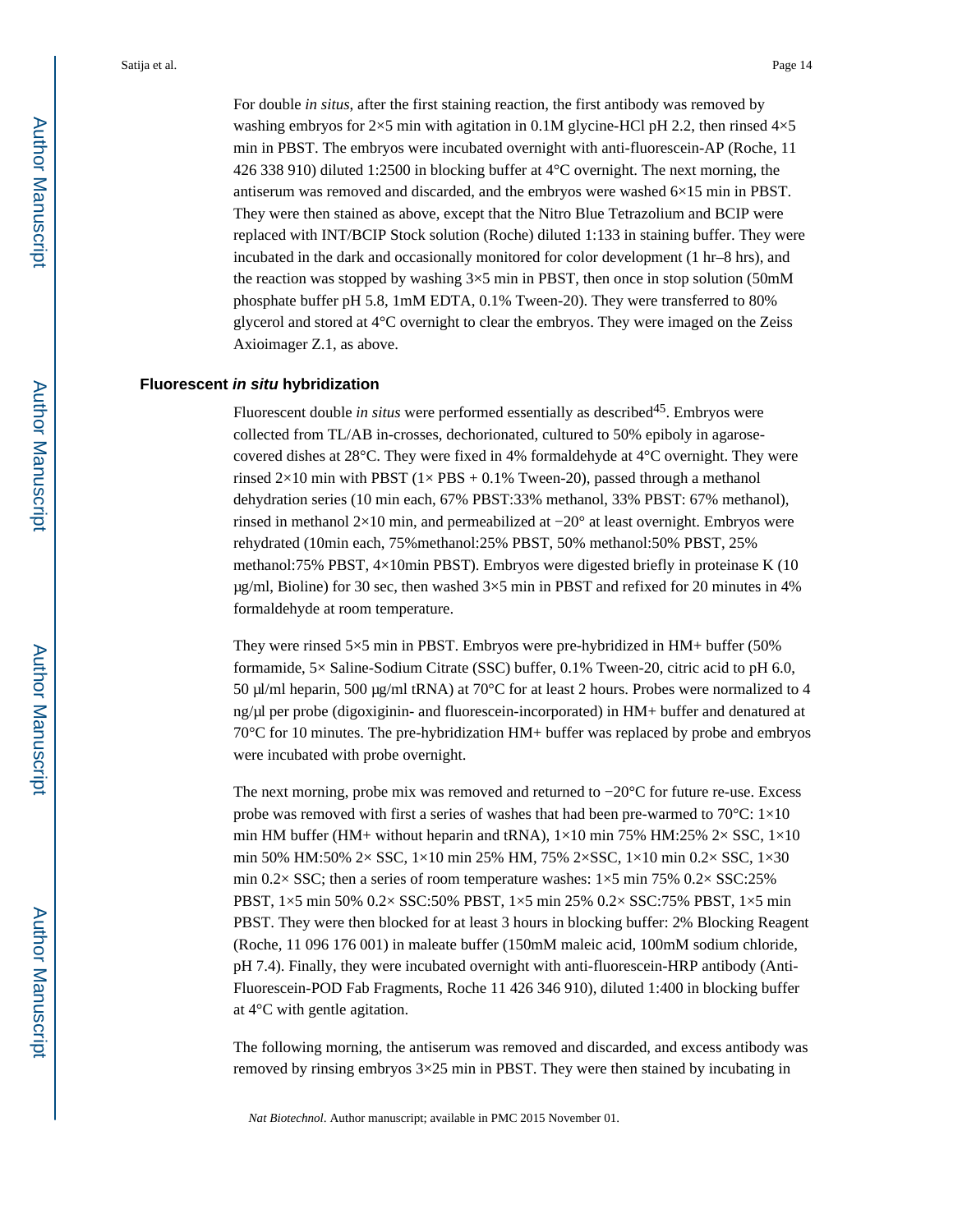100 µl of Cy5 tyramide reagent diluted 1:25 in amplification diluent (Perkin Elmer TSA Plus Cyanine 5 System, NEL745001KT) for 45 min without agitation; this and all subsequent steps were performed in the dark to protect fluorophores. Embryos were washed  $3\times$ 5 min in PBST. The remaining HRP antibody was inactivated by incubating in 1% hydrogen peroxide (VWR) in PBS for 20 minute without agitation. Embryos were washed 3×5min in PBST. Antibody was removed by incubating in 0.1M glycine pH 2.2 for 20 min without agitation. Embryos were washed  $3\times 5$  min in PBST, then blocked in blocking buffer for at least 3 hours at room temperature. They were incubated overnight at 4°C with gentle agitation in 1:500 anti-digoxigenin-POD (Anti-Digoxigenin-POD Fab Fragments, Roche 11 207 733 910).

The following morning, the antiserum was removed and discarded, and excess antibody was removed by rinsing embryos  $3\times25$  min in PBST. They were stained by incubating in 100  $\mu$ l of Cy3 tyramide reagent diluted 1:25 in amplification diluent (Perkin Elmer TSA Plus Cyanine 3 System, NEL744001KT) for 45 min without agitation. Embryos were washed 8×15 min in PBST and stored at 4°C in PBST.

The *in situs* were mounting in glass-bottom dishes in 1% low-melting agarose. They were imaged on a Zeiss LSM700 point-scanning confocal microscope. Imaging of the two channels was performed sequentially at 1024×1024 pixel resolution with a 20×/0.50 NA objective set at zoom 0.6 (1.5996 pixels per µm), and data was collected as 12-bit data with the PMT set to gain 975, the pixel dwell-time at 1.272 and the pinhole set to 1 AU in the Cy3 channel. The sample was sequentially illuminated with 561nm and 633nm lasers. There was no signal carryover from the Cy5 to Cy3 channel, as *aplnrb*-expressing cells (*aplnrb*  probe in Cy5) at the margin that are not part of the apoptotic-like population do not exhibit any fluorescence in the Cy3 channel. Images were cropped to a  $10$  z-slice stack ( $20 \mu m$ ) in ImageJ, z-projected, and contrasted using a linear range with fewer than 5% of pixels saturated.

#### **Binary interpretation of colorigenic in situs**

Most of the *in situ* images scored were collected by searching the ZFIN Gene Expression Database (currently available at [http://zfin.org/cgi-bin/webdriver?MIval=aa-xpatselect.apg\)](http://zfin.org/cgi-bin/webdriver?MIval=aa-xpatselect.apg) as well as other literature sources (**Supplementary Table 1**). Images were selected that were both from the animal pole orientation and lateral orientation in order to score expression accurately both around the embryonic margin and in the animal–vegetal axis. Scales were manually aligned to the *in situ* images that marked the defined bins—for lateral views, linear scales were used in the animal–vegetal and dorsal–ventral axes that had been corrected for spherical projection, and for animal views, a radial scale was used. In cases where fixation for *in situ* hybridization had caused the margin to be wavy, the animal– vegetal scale was realigned to the margin in each bin. In other tissues, bins can be defined in any manner that can be scored in the images. They need not be similar in size, shape, not do they need to be contiguous. They can be cubic, spherical, or even arbitrarily shaped, depending on what accurately describes the tissue of interest.

When multiple images were available, they were taken into account (for 14 genes, a single image was used, for the other 33, 2–7 images were used, as detailed in **Supplementary**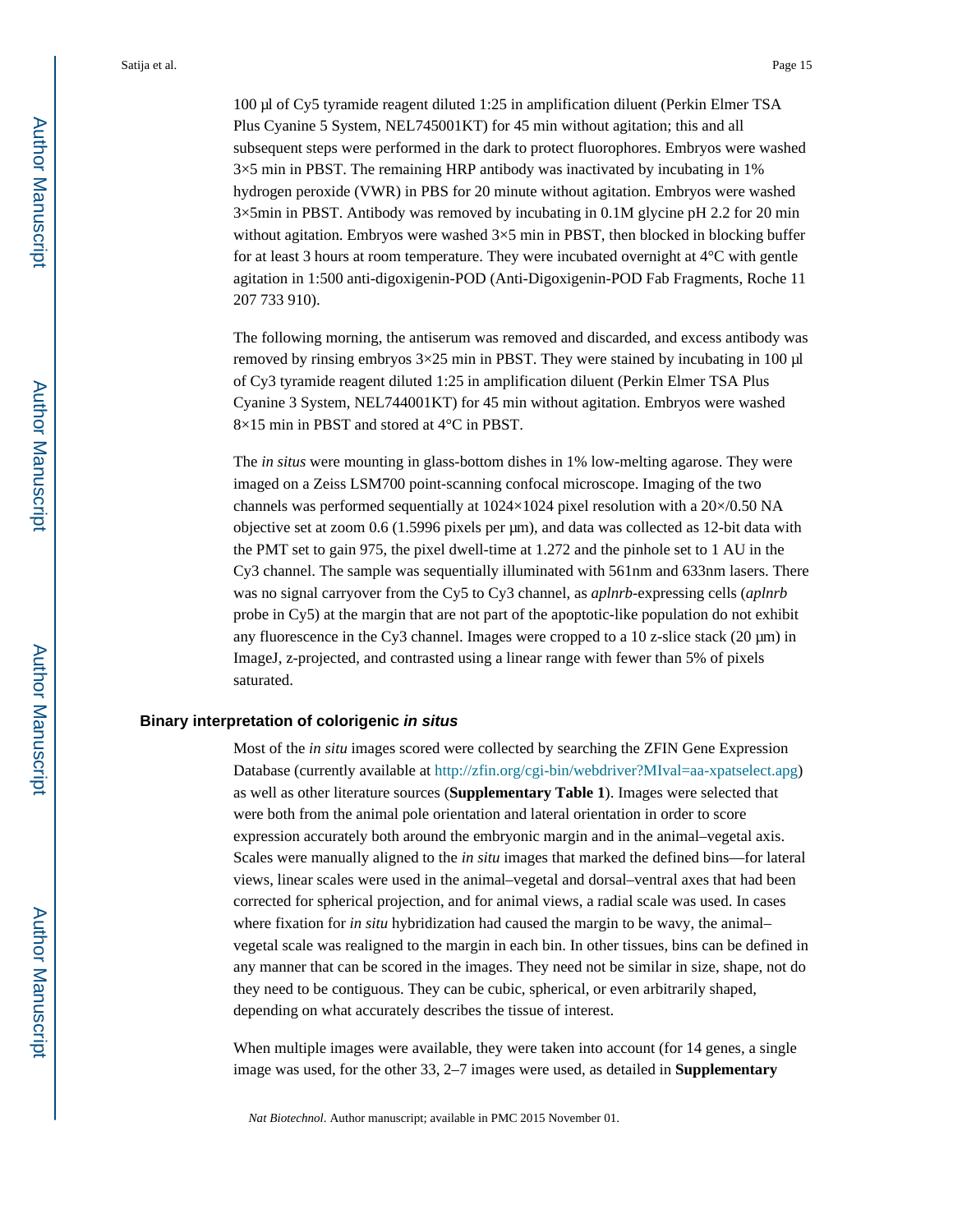**Table 1**). Each image was scored separately, and the patterns were compared. In cases where there was a discrepancy, if there was a clear mode (*i.e.* out of 4 pictures, 3 agreed and 1 did not), the mode was followed. Otherwise, the broader expression pattern was chosen.

#### **Single-cell RNA-seq: Reverse transcription**

Single-cell lysates were transferred from the caps to the wells of the 96-well plate by first thawing the lysates at room temperature for 5 min and centrifuging in a tabletop centrifuge at  $630\times g$  for 1 min. The lysate plate was transferred to an Agilent Bravo automated liquid handling platform, which automated the following steps. Lysates were mixed with 11 *µ*l (2.2X) of Agencourt RNAClean XP SPRI beads (Beckman-Coulter) and incubated at room temperature for 10 min. The lysate plate was transferred to a magnet (DynaMag-96 Side Skirted Magnet, Life Technologies), the supernatant was removed, and the beads were washed twice in 75  $\mu$  of 80% ethanol, with care being taken to avoid loss of beads during the washes. The ethanol was removed, and the beads were left to dry at room temperature for 10 min. The beads were resuspended in 4  $\mu$ l of Elution Mix (1  $\mu$ l 10  $\mu$ M RT primer [5'-AGACGTGTGCTCTTCCGATCT(T)30VN-3', IDT], 1 *µ*l 10 mM dNTP [Agilent], 0.1 *µ*l SUPERase•In RNase-Inhibitor [20 U/*µ*l, Life Technologies], and 1.9 *µ*l nuclease-free water). The plate was removed from the Bravo and the samples denatured at  $72^{\circ}$  C for 3 min and placed immediately on ice afterwards. The plate was placed back on the Bravo and 7 *µ*l Reverse Transcription Mix (2 *µ*l 5× RT buffer [Thermo Scientific], 2 *µ*l 5 M Betaine [Sigma-Aldrich], 0.9 *µ*l 100 mM MgCl2 [Sigma-Aldrich], 1 *µ*l 10 *µ*M TSO [5'- AGACGTGTGCTCTTCCGATCTNNNNNrGrGrG-3', IDT], 0.25 *µ*l SUPERase•In RNase-Inhibitor [20 U/*µ*l, Life Technologies], 0.1 *µ*l Maxima H Minus Reverse Transcriptase [200 U/ $\mu$ l, Thermo Scientific], and 0.75  $\mu$ l nuclease-free water) were mixed with the resuspended beads. Reverse transcription was carried out by incubating the plate at 42° C for 90 minutes, followed by 10 cycles of (50° C for 2 min, 42° C for 2 min) and heat inactivation at 70° for 15 min.

#### **Single-cell RNA-seq: PCR pre-amplification**

The plate was returned to the Bravo and 14 *µ*l of PCR Mix (0.5 *µ*l 10 *µ*M PCR primer [5'AGACGTGTGCTCTTCCGATCT-3', IDT], 12.5 *µ*l 2× KAPA HiFi HotStart ReadyMix (KAPA Biosystems), 1  $\mu$ l nuclease-free water) were added for a final PCR reaction volume of 25 *µ*l. The reaction was carried out with an initial incubation at 98° C for 3 min, followed by 18 cycles of (98° C for 15 sec, 67° C for 20 sec, and 72° C for 6 min) and a final extension at 72° for 5 min. PCR products were purified using the Bravo by mixing with 20 *µ*l (0.8X) Agencourt AMPureXP SPRI beads (Beckman-Coulter), incubating for 5 min at room temperature. The plate was placed on a magnet for 5 min, the supernatant was removed, and the beads were washed twice with 75 *µ*l of 70% ethanol, with care being taken to avoid loss of beads during the washes. The ethanol was removed, and the beads were left to dry at room temperature for 10 min. The beads were resuspended in 20  $\mu$ l TE buffer (Teknova). The plate was placed on the magnet and supernatant containing the amplified cDNA was transferred to a new 96-well PCR plate. The concentration of amplified cDNA was measured on the Synergy H1 Hybrid Microplate Reader (BioTek) using High-Sensitivity Qubit reagent (Life Technologies), and the size distribution of select wells was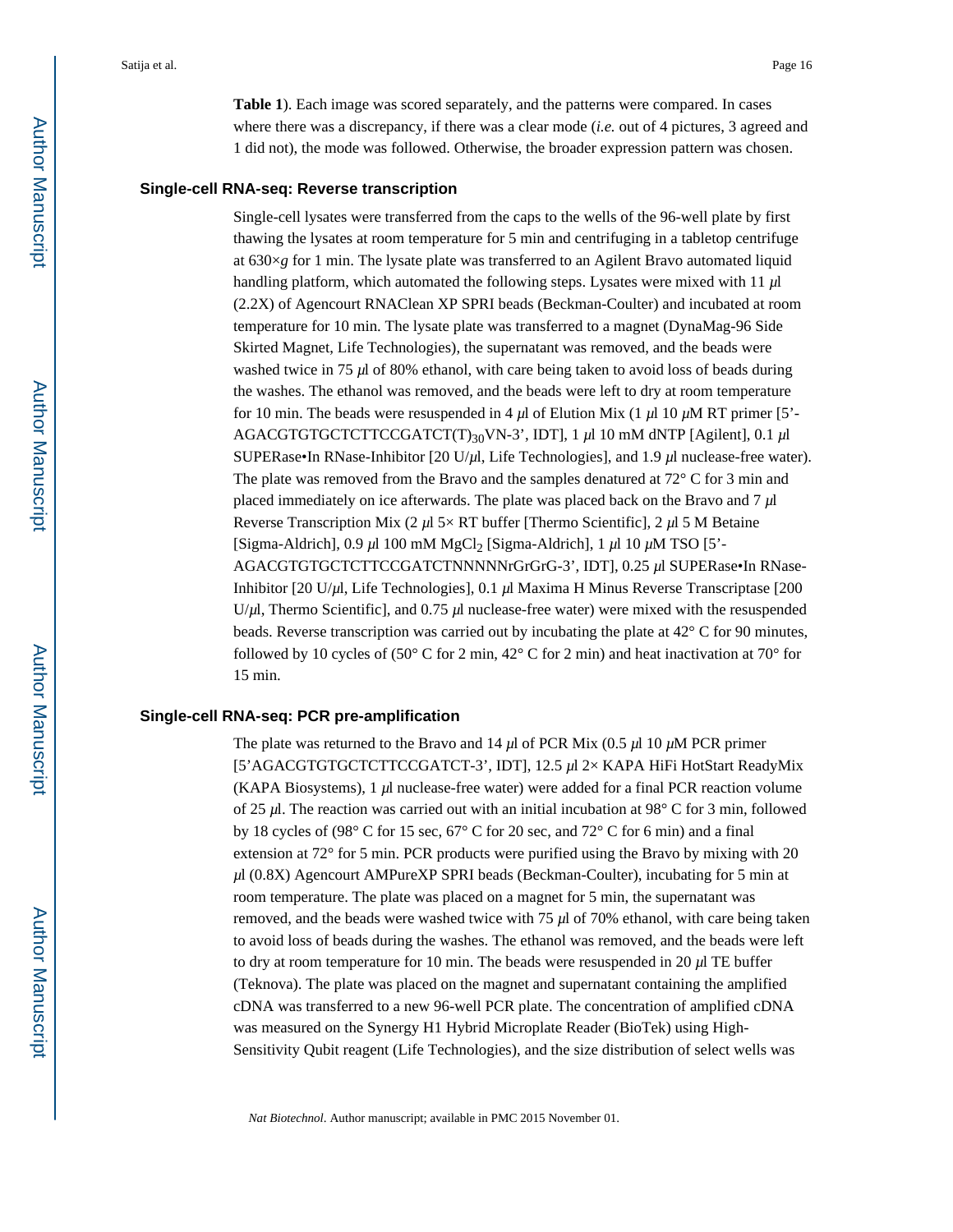checked on a High-Sensitivity Bioanalyzer Chip (Agilent). Expected quantification was around  $0.5-2$  ng/ $\mu$ l with size distribution sharply peaking around 2 kb.

#### **Single-cell RNA-seq: Library preparation**

Library preparation was carried out using the Nextera XT DNA Sample Kit (Illumina) with custom indexing adapters, allowing 384 libraries to be simultaneously generated in a 384 well PCR plate. For each library, the amplified cDNA was normalized to 0.15–0.20 ng/*µ*l. The tagmentation reaction consisted of 0.625 *µ*l of cDNA mixed with 1.25 *µ*l Tagment DNA Buffer and 0.625 *µ*l Tagment DNA enzyme mix. The 2.5 *µ*l reaction was incubated at 55° C for 10 min. The reaction was quenched with 0.625 *µ*l Neutralize Tagment Buffer and incubated at room temperature for 5 min. The libraries were amplified by adding 1.875 *µ*l Nextera PCR Master Mix, 0.625 *µ*l 10 *µ*M i5 adapter (5'-

AATGATACGGCGACCACCGAGATCTACAC[i5]TCGTCGGCAGCGTC-3', IDT, where [i5] signifies the 8 bp i5 barcode sequence (see below for sequences), and 0.625  $\mu$ l 10 *µ*M i7 adapter (5'-

CAAGCAGAAGACGGCATACGAGAT[i7]GTGACTGGAGTTCAGACGTGTGCTCTTC CGATCTGGG-3', IDT, where [i7] signifies the reverse-compliment of the 8 bp i7 barcode sequence (see below for sequences). The PCR was carried out with an initial incubation at 72° C for 3 min, 95° C for 30 sec, 12 cycles of (95° C for 10 sec, 55° C for 30 sec, 72° C for 1 min), and a final extension at 72° C for 5 min. Following PCR, 2 *µ*l of each library were pooled in a 1.5 ml microcentrifuge tube. The pool was mixed with 690 *µ*l (0.9X) Agencourt AMPureXP SPRI beads (Beckman-Coulter) and incubated at room temperature for 5 min. The pool was placed on a magnet (DynaMag-2, Life Technologies) and incubated for 5 min. The supernatant was removed, and the beads were washed twice in 1 ml of 70% ethanol. The ethanol was removed and the beads left to dry at room temperature for 10 min. The beads were resuspended in 50 *µ*l of nuclease-free water. The tube was returned to the magnet, and the supernatant was transferred to a new 1.5 ml microcentrifuge tube. The concentration of the pooled libraries was measured using the High-Sensitivity DNA Qubit (Life Technologies), and the size distribution measured on a High-Sensitivity Bioanalyzer Chip (Agilent). Expected concentration of the pooled libraries was 10-30 ng/*µ*l with size distribution of 300–700 bps.

i5 barcodes: AAGTAGAG, ACACGATC, TGTTCCGA, CATGATCG, CGTTACCA, TCCTTGGT, AACGCATT, ACAGGTAT, AGGTAAGG, AACAATGG, ACTGTATC, AGGTCGCA, GGTCCAGA, CATGCTTA, AGGATCTA, TCTGGCGA, AGGTTATC, GTCTGATG, CCAACATT, CAACTCTC, ATTCCTCT, CTAACTCG, CTGCGGAT, CTACCAGG

i7 barcodes: CTACCAGG, CATGCTTA, GCACATCT, TGCTCGAC, AGCAATTC, AGTTGCTT, CCAGTTAG, TTGAGCCT, ACCAACTG, GGTCCAGA, GTATAACA, TTCGCTGA, AACTTGAC, CACATCCT, TCGGAATG, AAGGATGT

#### **Single-cell RNA-seq: Read processing, alignment, and gene quantification**

We sequenced our single cell libraries on a HiSeq 2500 (Illumina) in rapid-run mode, obtaining an average of 530,000 paired-end reads per library. We sequenced 25bp on the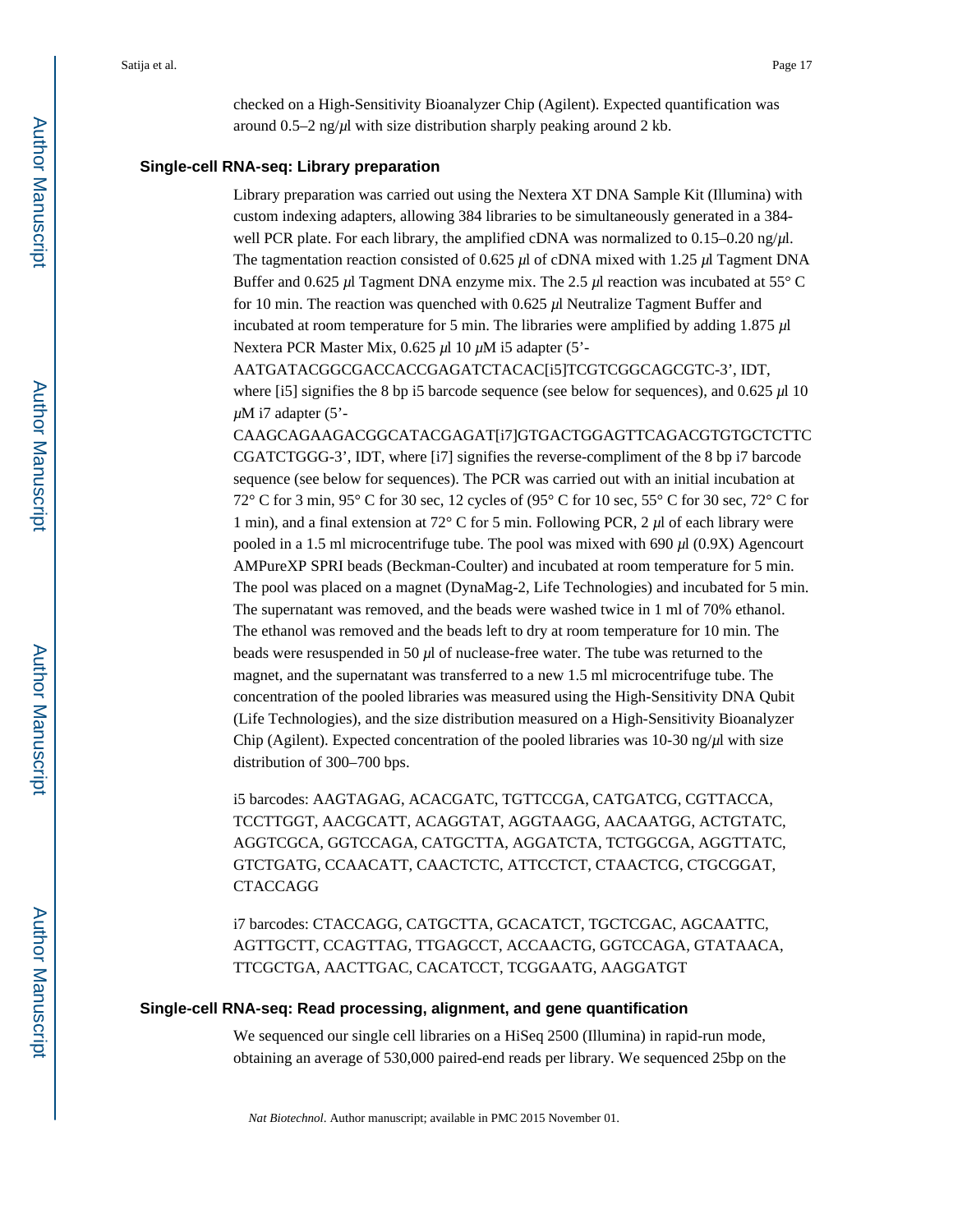first read and 33bp on the second read, as the first 8 bases of the second read consist of (1) a 5 bp random molecular tag (RMT) and (2) a GGG sequence introduced to the 5' end of a transcript during template switching. We trimmed the first 8 bp from Read 2, leaving us with paired-end 25 bp reads, although we maintained a separate database linking each read-pair to its accompanying RMT.

To map reads, we slightly modified the Zv9 reference transcriptome, since our reads were expected to originate from the 5' end of each mRNA molecule, which could cause problems if the reference gene models had an incorrect annotation for the transcription start site (TSS). To address this, we extended the TSS for all Zv9 genes by 100 bases upstream to allow for minor fluctuations. We then aligned read-pairs directly to this modified reference transcriptome, using Bowtie with the following parameters: -q --phred33-quals -n 2 -l 25 -I 1 -X 2000 -a -m 200. As expected, following mapping, our reads overwhelmingly originated from near the TSS.

To quantify gene expression, we leveraged the 5 bp Random Molecular Tags (RMTs) that were associated with each sequencing read pair. For each annotated gene in Zv9, we identified all read-pairs that mapped to the correct strand, and collected each of the 5 bp RMTs that were associated with these reads. We collapsed duplicate RMT sequences together, in order to calculate the number of distinct RMTs associated with each gene. We quantified gene expression for 1,152 single cell libraries, and identified a subset of 207 failed/low-quality libraries with poor transcriptome complexity (< 2,000 genes detected per cell). After excluding these (remaining dataset of 945 cells), on average, we identified 47,000 unique molecules per sequencing library, corresponding to the detection of 3,400 genes per single cell.

To account for differences in the total number of molecules sequenced per library, we normalized UMI counts from each single cell by dividing by the total number of UMIs detected in that cell. While these numbers are often multiplied by  $1 \times 10^6$  (*i.e.*, transcriptsper-million), we reasoned that a single cell was unlikely to contain one million transcripts. As we detected a maximum number of 135,000 UMIs across all the cells in our dataset, we chose to multiply by 200,000 (*i.e.*, transcripts-per-200,000 reads), but note that this scaling factor largely represents a consistent increase or decrease across all positive values in our dataset. All downstream calculations were performed in log-space.

#### **Identification of highly variable genes**

To increase the power of unsupervised dimensional reduction techniques, we first identified the set of genes that was most variable across our single cell dataset, after controlling for the relationship between mean expression and variability. We calculated the mean and a dispersion measure (variance/mean) for each gene across all single cells, and placed genes into 20 bins based on their average expression. Within each bin, we then z-normalized the dispersion measure of all genes within the bin, in order to identify genes whose expression values were highly variable even when compared to genes with similar average expression. We used a z-score cutoff of 2 to identify 160 significantly variable genes, after excluding genes with very low average expression, or genes whose variability was explained primarily by differences between experimental batches. As expected, our highly variable genes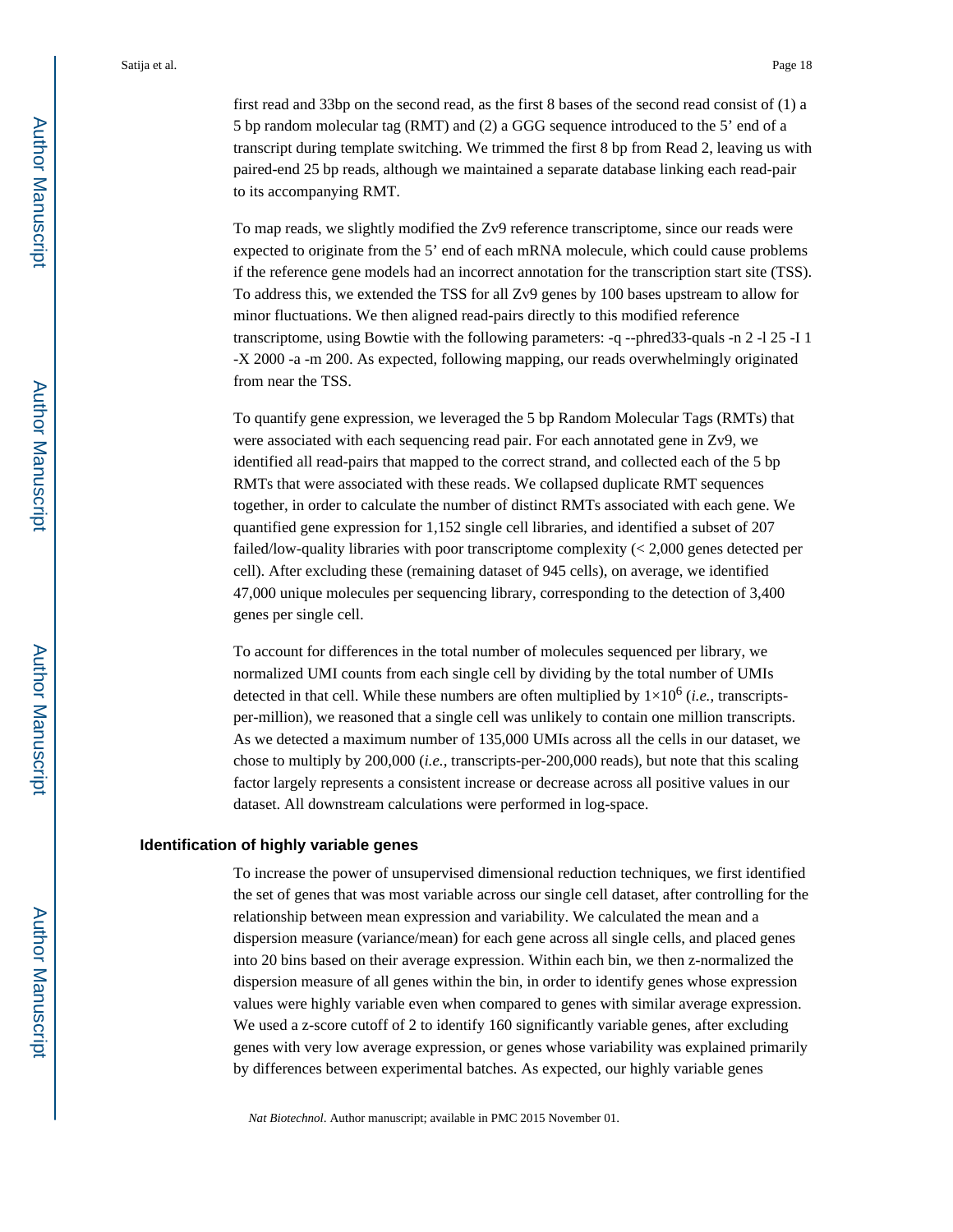consisted primarily of developmental and spatially regulated factors whose expression levels are expected to vary across the dissociated cells.

#### **Principal components analysis**

We ran Principal Components Analysis (PCA) as previously described<sup>8</sup>, using the *prcomp* function in R, after scaling and centering the data. We used only the previously identified 'highly variable' genes as input to the PCA in order to ensure robust identification of the primary structures in the data. However, as this only encompassed 160 genes, we extended the results of this analysis globally by projecting the PCA rotation matrix across the entire transcriptome. This additional projection does not enable us to discover new structures or patterns that are not present within the 160-gene PCA, but it does allow us to identify other genes with strong PCA loadings that may not have passed our stringent test for single cell variation.

#### **Identification of EVL cells**

When we ran PCA on the full dataset of 945 cells, we observed that the second principal component was strongly defined by canonical markers for the embryonic enveloping layer (EVL), an epidermal shell that coats the embryo at this stage. We removed the cells through visual inspection and annotation of a PCA plot, resulting in a final dataset of 851 single cells that was used as input to Seurat. After removal of the EVL cells, we recalculated the list of highly variable genes using the same procedure described above.

#### **Constructing models of gene expression (data imputation)**

Seurat leverages a spatial reference map consisting of a relatively small number of landmark genes in order to guide the inference of spatial origin. Single cell measurements for a single gene, however, are inherently noisy, with extensive variability stemming from both biological and technical sources<sup>21,22</sup>. These sources of noise can introduce significant error into the reconstruction process, where substantial value is placed upon the measurement of landmark genes.

To address this, we reasoned that instead of relying only on the measurements of the landmark genes, we could use our full RNA-seq profiles to improve our spatial inference. For example, the gene *osr1* is a member of our spatial reference map, and is known to be expressed in a tight band around the embryonic margin. Suppose we examine cell X, which is truly located at the margin, but where expression of *osr1*, either due to biological or technical noise, is detected at low level. However, other genes that are specific to the embryonic margin are highly expressed in cell X, consistent with its spatial origin. In this case, cell X's overall gene expression profile *predicts* a high level of *osr1* expression, strongly suggesting that the measured value represents a technical error. Importantly, it is not necessary to know beforehand which other genes are co-expressed with *osr1*, nor any spatial information, as these genes can be directly identified based on their power to predict *osr1* expression.

Thus, for each of the landmark genes, we constructed a linear model of single cell expression for that gene, based on the measured values of all highly variable (z-score greater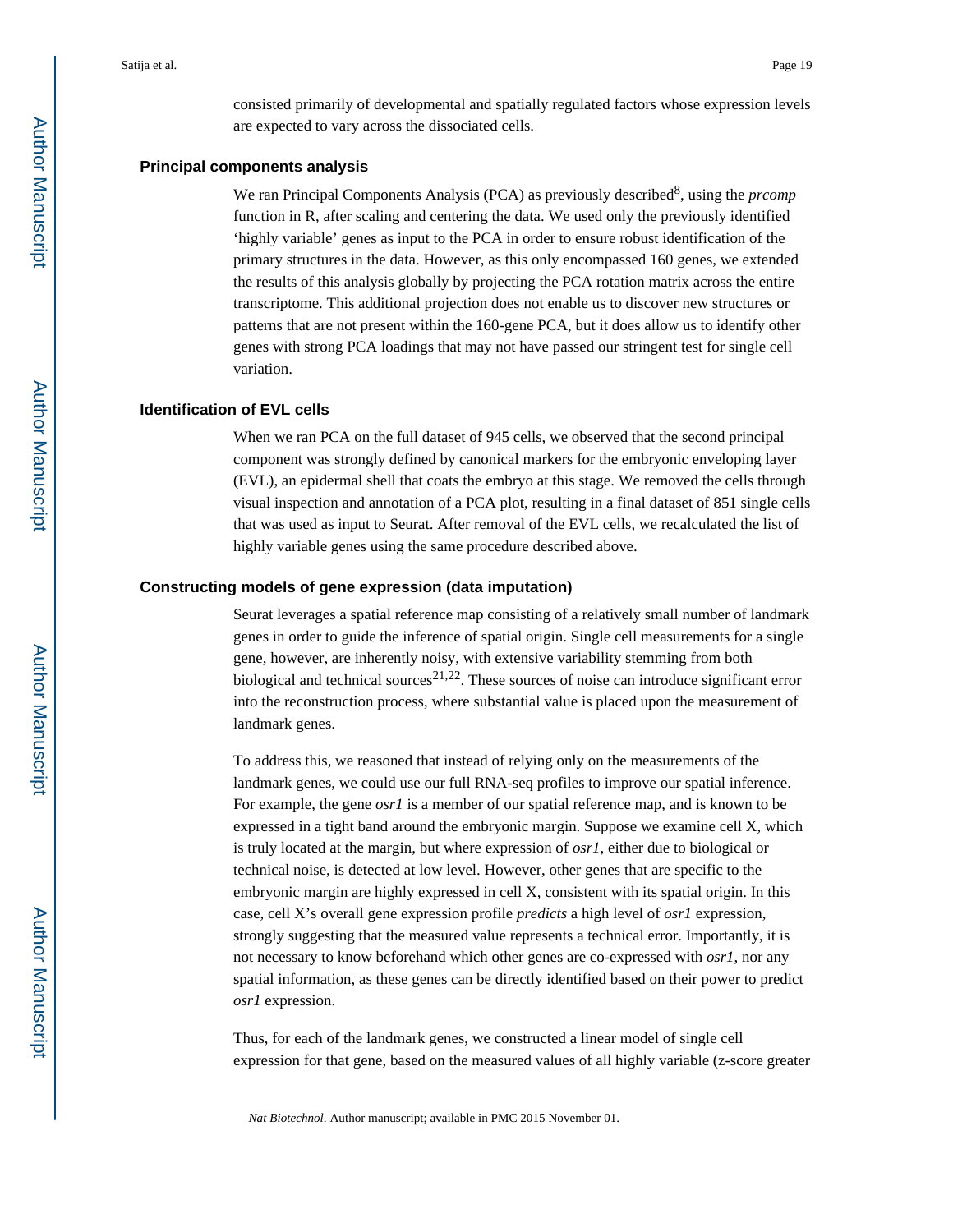than two, see above) or 'structured' genes in the dataset (genes with statistically significant loading scores,  $p < 10^{-5}$ ) for the first three principal components). We determined the set of genes with a significant PCA loading using a randomization approach ('jack straw') proposed by Chung and Storey<sup>46</sup> and which we have previously applied to single-cell RNAseq data<sup>29</sup>.

In principle, we could have many more predictive genes than cells, and so to avoid overfitting, we built L1-constrained models of gene expression using the LASSO ("Least Absolute Shrinkage and Selection Operator") technique, as implemented in the *lars* package in R. The LASSO algorithm requires a user-specified L1-constraint. While in principle this learning parameter could be set separately for each gene, we imposed a uniform parameter across all genes ( $n = 40$  in the *lasso.fit* function, empirically determined). We then constructed a separate matrix of 'imputed' measurements for each of our landmark genes across all single cells. We note that while we use the LASSO approach here, Seurat's downstream analysis is widely compatible with any modeling or prediction technique, and we believe that implementing tailored machine-learning approaches to ameliorate technical noise in single cell datasets represents a promising direction for future work.

#### **Mixture model fitting to translate between RNA in situ hybridization and RNA-Seq data**

While our spatial reference map consisted of binary values for the landmark genes, our imputed measurements were on a continuous scale, and thus we needed a mapping to relate these two types of data. We reasoned that the bimodal distribution that characterized the imputed measurements represented an 'on' and 'off' mode of gene expression across single cells. Thus, we independently fit the distribution of imputed values for each landmark gene as a mixture of two Gaussian distributions, implemented using the *normalmixEM* function in the *mixtools* R package, with two modifications: First, in order to ensure coherence between the RNA-seq and the RNA *in situ* hybridization data, we constrained the mixing parameter to be equal to the percentage of bins represented in the 'on' state in the binarized *in situ*  patterns. Second, our mixture models effectively divide cells into two clusters based on their imputed expression of a single landmark gene. To ensure that this subdivision was consistent with our overall data structure, we implemented one additional heuristic step, similar to a single step in a 'greedy' k-means approach. We calculated the cluster-means (vector representing the average expression of all highly variable or 'significantly structured' genes across 'n' single cells in either the 'on' or the 'off cluster'), calculated the L2 distance of each cell to the two cluster means, and reassigned cells to the closest population. Effectively, this step allowed a small number of cells to 'flip' between the on and off subpopulations in a manner that was consistent with the overall structure in the data, and we found that this improved the robustness of our mixture model fitting. Seurat then estimates the normal density parameters of the two modes by calculating the mean and variance of the imputed values.

#### **Probabilistic inference of spatial origin**

Seurat leverages the spatial reference map and mixture models to build individual models of gene expression for each of the 64 bins. Specifically, Seurat models the imputed expression values across all landmark genes as a multivariate normal distribution, and therefore builds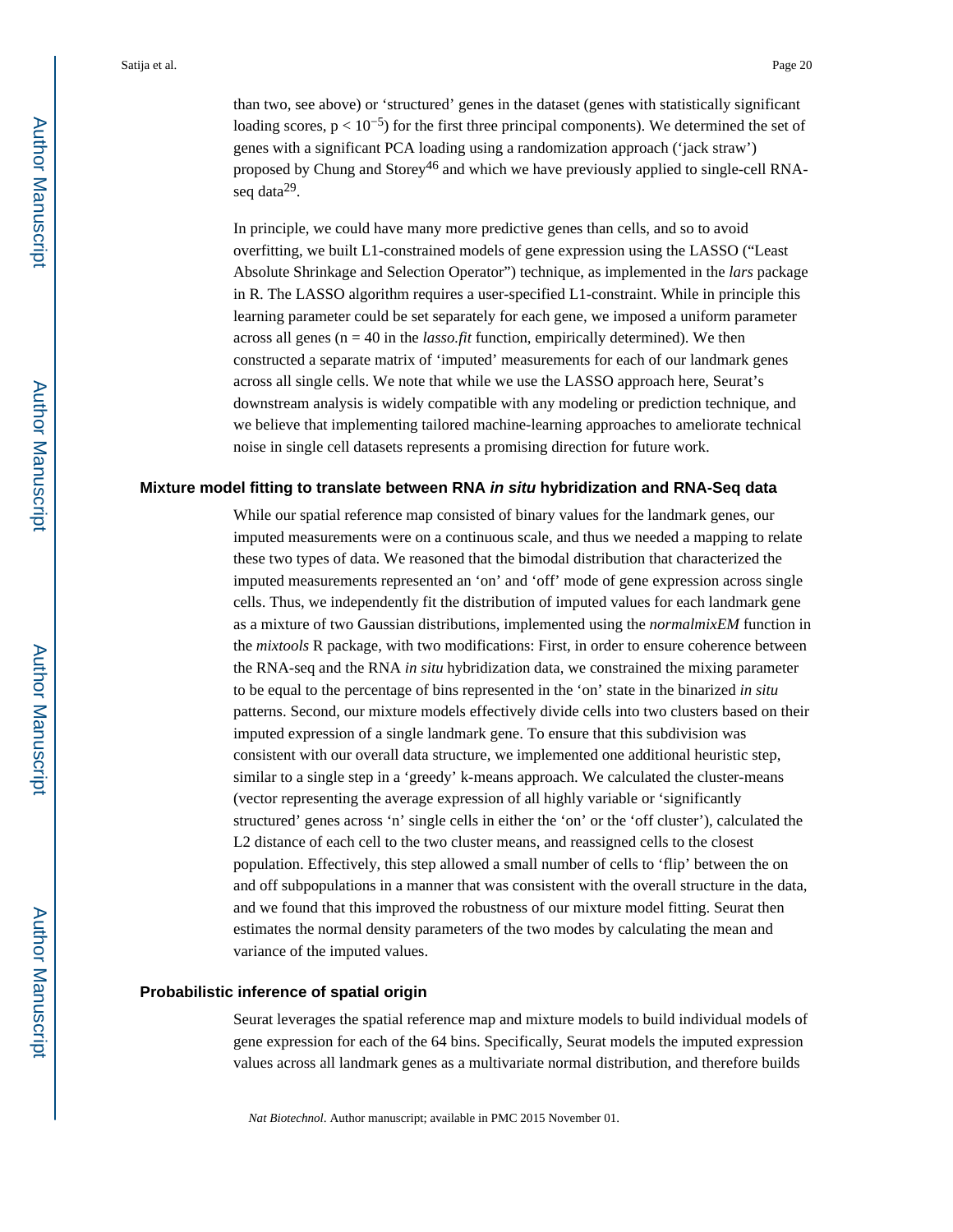64 distinct multivariate normal models. For our initial models, Seurat makes two simplifying assumptions to limit the resulting complexity. First, we assume that within a bin, imputed expression levels of the different landmark genes are independent of each other. This means that the off-diagonal elements of all covariance matrices are 0. Second, given the binary nature we have chosen for the input, we assume that for any given landmark gene, the mean and variance parameters can each take one of two possible values, taken directly from the mixture model, and depending on whether the gene is 'on' or 'off' in this bin in the spatial reference map. These assumptions strongly simplify the model, and result in extensive parameter sharing across all 64 bins.

Once these models have been estimated, Seurat examines the imputed landmark expression values for a cell, and calculates the likelihood that these values originated from each of the 64 bins using the *dmvnorm* function (*mixtools*47 package in R). Since the prior probability that a cell originated from any of the 64 bins is uniform, the likelihood is directly proportional to the posterior probability. Thus, Seurat calculates the posterior probability that a cell originated from each of 64 bins. These individual probabilities are retained, but also summarized to a single location by calculating the spatial centroid (specifically, the center of mass) of the spatial probability map. We therefore calculated spatial centroids for all 851 single cells in our dataset.

Both of the assumptions made here do not perfectly reflect the biological nature of the zebrafish embryo at 50% epiboly. At this stage, developmental patterning genes often do not exhibit an exclusively binary expression pattern, but are often expressed at multiple different levels. Given the binary nature of our input spatial reference map, our initial models require the mean and variance parameters in each bin to take one of only two possible parameter values across the embryo. Second, assuming independent expression of the landmark genes is not well-justified. Many of these genes are likely to be co-regulated and to exhibit correlated expression even within a bin, particularly as Seurat considers imputed gene expression values.

To extend our initial models we wished to remove the assumption of independence between genes, and to estimate mean and variance parameters separately for each cell and each bin. In order to estimate a valid covariance matrix for *n* landmark genes for an individual bin, we needed data from at least *n* cells (we use 2*n* in practice) that were representative of that bin. We reasoned that we could use our initial mapping of 851 spatial centroids (above) to identify these cells, and therefore to estimate these parameters.

We implemented the following procedure for each bin. (**1**) We calculated the L2 distance for each of the 851 spatial centroids to the center of the specified bin. (**2**) We selected the 2*n*  cells that had the lowest L2 distance (where *n* is the number of landmark genes), and were likely to be close in space to the bin. (**3**) We used these cells to estimate a vector of *n* means as well as an  $n \times n$  covariance matrix specific to each bin. At the end of this procedure, we had constructed 64 new multivariate normal models. As before, we then used Seurat to calculate the likelihood that a cell originated from each of these bins, given these updated models.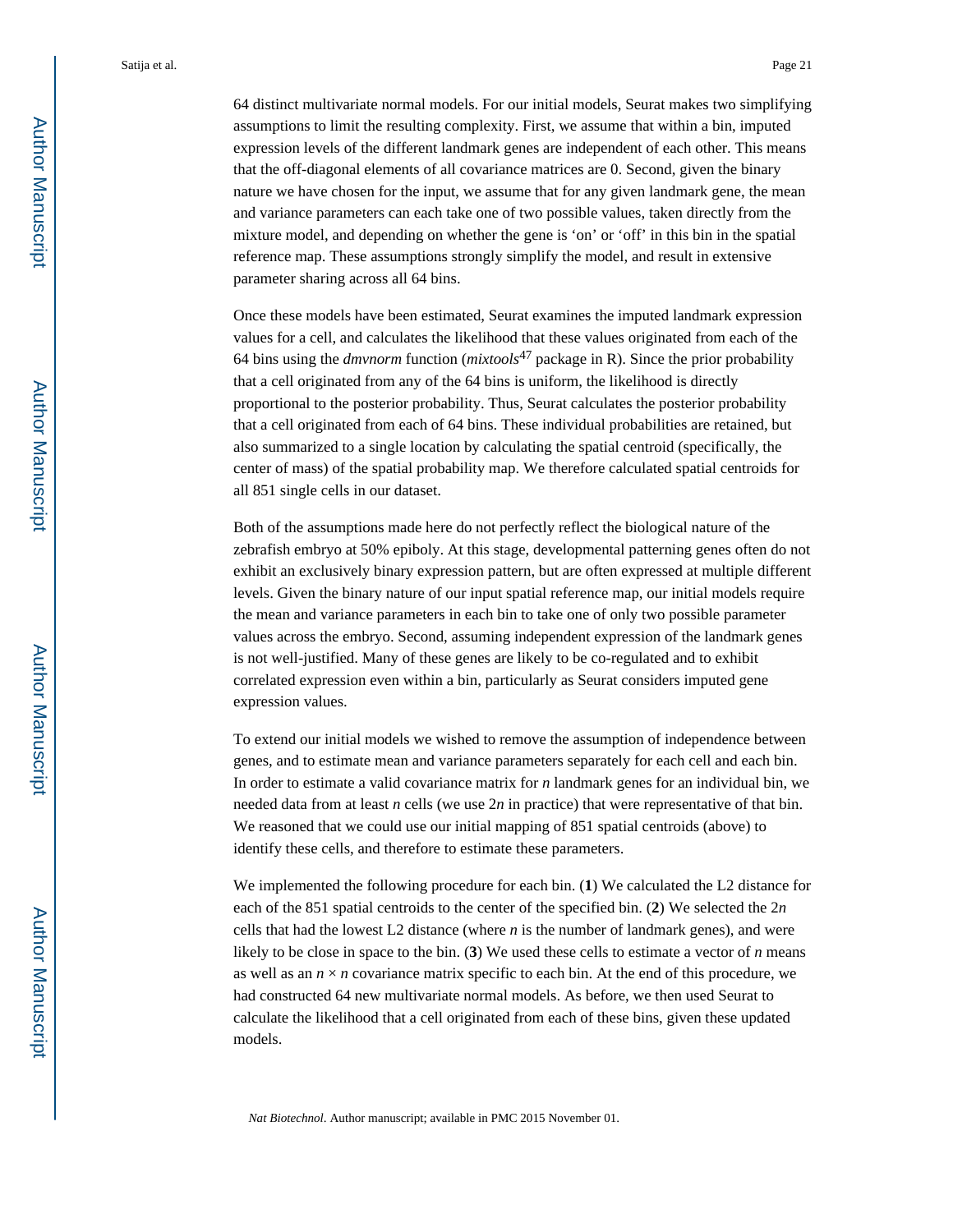We note that the cells selected as 'closest' to each bin may not be unique for each of the 64 bins, and some cells are therefore likely to contribute to the estimated models for multiple bins. This represents a smoothing across the embryo that is similar to a sliding window, particularly when the number of landmark genes is high. For example, computing covariance matrices for the 47 landmark genes in our original reference map would require 100 cells per bin, which is not available in our current scale of data. Thus, we aimed to most efficiently choose a new set of landmark genes. Importantly, since we already had a preliminary spatial mapping, we were no longer restricted to choosing genes that were part of the original spatial reference set. We reasoned that the most informative genes would be those that had the strongest loadings in a principal components analysis, and therefore selected an *n* of 18 genes (three genes with the highest and lowest loadings for each of three principal components) to use as input for this analysis.

#### **Evaluating Seurat's performance**

We examined a control experiment consisting of cells from a modified dissociation and dissection procedure, which strongly depletes cells from the animal cap and therefore enriches for the embryonic margin. We calculated the centroid (defined as the center of mass of Seurat's inferred probability mapping), of both enriched and non-enriched cells, and compared the percentage of cells that mapped to each tier-bin  $(1-8)$  – calculating the enrichment (fold-change) for the margin-enriched compared to the randomly dissociated cells.

We further tested Seurat's performance by examining 28 'reference cells' which were manually isolated under a dissection microscope, and whose spatial origin is approximately known. For each reference cell, we compared Seurat's inferred origin with its experimentally measured spatial location. Since Seurat assigns cells to an origin probabilistically, we wanted to reflect any uncertainty in our error measurements. For every reference cell, we examined all bins where Seurat assigned the cell with non-zero posterior probability, and constructed a posterior probability-weighted distance metric: weighting the distance between the inferred bin and the measured bin by the posterior probability of assignment.

Additionally, we used Seurat to infer spatial patterns for genes with known expression patterns (i.e. the landmark genes). Specifically, for each landmark gene *G*, we performed the following process.

- **a.** We removed *G* from the spatial reference map, leaving a total of 46 genes remaining in the map.
- **b.** We re-ran Seurat on the input data. In this case, the localization of *G* was not known to Seurat, and could not influence downstream inferences. For all bins B*<sup>i</sup>* , *i*   $= 1..64$ , and cells  $C_j$ ,  $j = 1..851$ , Seurat calculates the posterior probability:

$$
P_{i,j} = P(C_j \quad \epsilon \quad B_i)
$$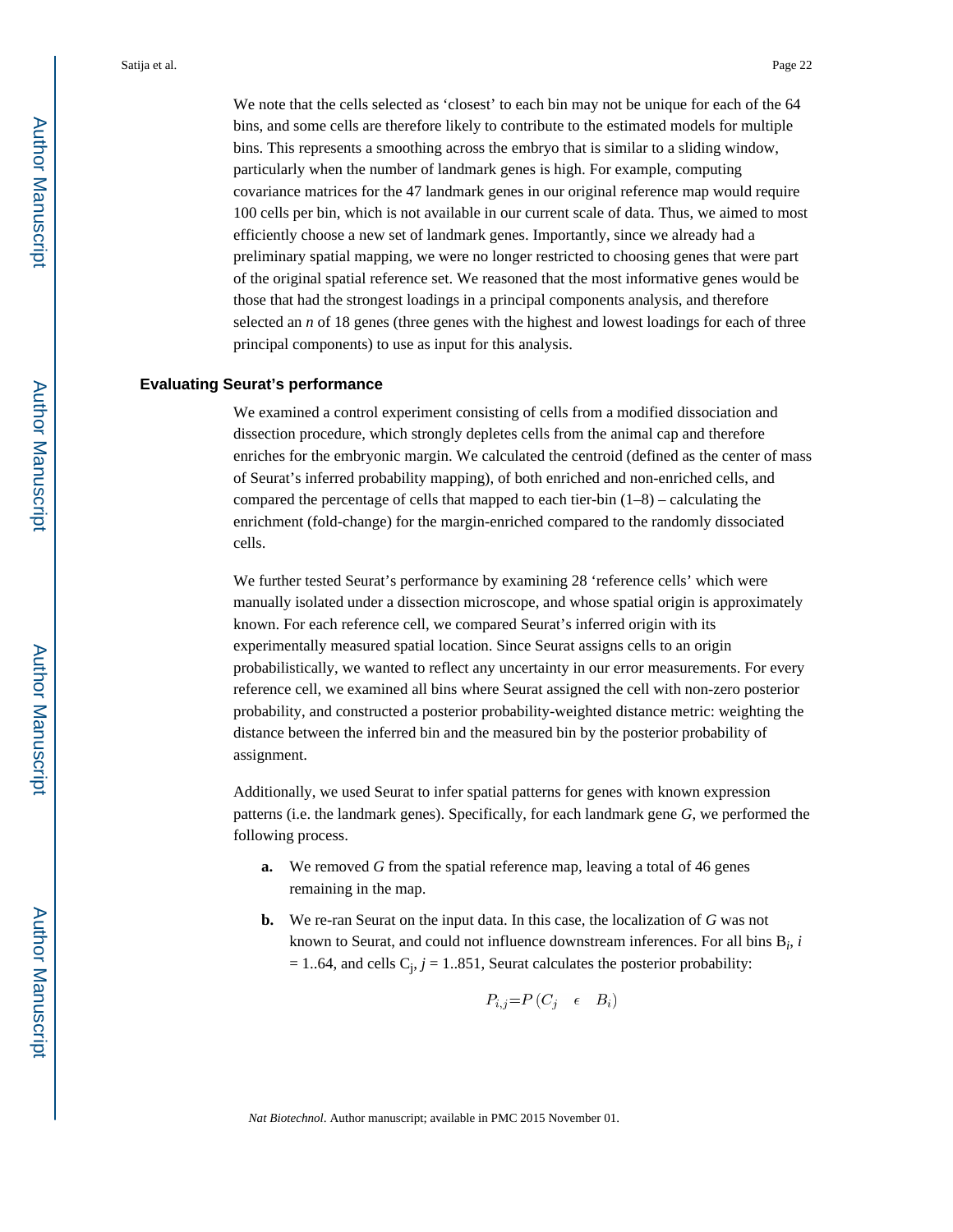**c.** We 'inferred' the spatial localization of *G* given Seurat's posterior inferences. Our inferred *in situ* represents a probability-weighted estimate of gene expression across the entire embryo. Specifically for all bins  $B_i$ ,  $i = 1..64$ , we calculated the expression level of gene *G* in the bin as:

$$
G_{B_i} = \sum_{j=1}^{N} P_{i,j} * M\left[G, C_j\right]
$$

where *M* is the measured expression matrix and  $M[G, C_j]$  represents the non-logged expression level of gene *G* in cell *C<sup>j</sup>* . Note that for the evaluation of all final *in situ*  patterns, we used the measured (non-imputed) estimates of gene expression in this inference. Thus, the imputed values help to guide individual cells to their correct spatial origin (*i.e* to calculate  $P_{i,j}$ ), but the inferred *in situ* patterns in **Figs. 3f, 4b, 5d and Supplementary Figure 5** use the measured (non-imputed) values for *M.*

**d.** We tested whether our inferred expression levels were sufficient to correctly classify the binarized 'landmark' *in situ* pattern. We assayed the accuracy of this classification using an ROC curve.

#### **Determination of archetypal patterns of gene expression**

Seurat's spatial inferences enable us to not only re-infer spatial patterns for the 'landmark' genes, but also to create computational *in situ* patterns for any gene detected in our RNA-seq data. We therefore inferred spatial patterns for all genes that were likely to exhibit spatially restricted expression patterns across our dataset. Specifically, we took all genes that displayed weak evidence of being variable across our single cells (see **Identification of Highly Variable Genes**, though here we applied a z-score cutoff of 1 instead of 2), and added all genes exhibiting 'significant' loadings of the first five principal components using a Bonferroni-corrected p-value of 0.01. Finally, we removed genes which were detected in less than 20 cells in the overall dataset, as they may present strong spatial patterns that are simply the result of aberrant expression in a very small number of cells, leaving us with 2,190 remaining genes. We then inferred the spatial localization patterns of all these genes. Since our goal at this stage was to identify broad clusters of spatial gene patterning, we inferred spatial patterns using imputed measurements for each of these genes in order to ameliorate technical noise.

We further examined these 2,190 patterns to search for genes whose expression patterns exhibited significant spatial variability across the embryo. To accomplish this, we calculated a 'spatial CV' for each gene, by calculating the coefficient of variation of its expression levels across all 64 bins. We identified 290 genes with a CV greater than 0.25, implying spatial heterogeneity. We chose this cutoff because it excluded known housekeeping genes (e.g ribosomal proteins) from further analysis, as these genes are unlikely to be heavily spatially patterned.

We next performed k-means clustering on the remaining 290 patterns. Specifically, the input for the k-means clustering was a 290×64 matrix, containing the expression level of all 290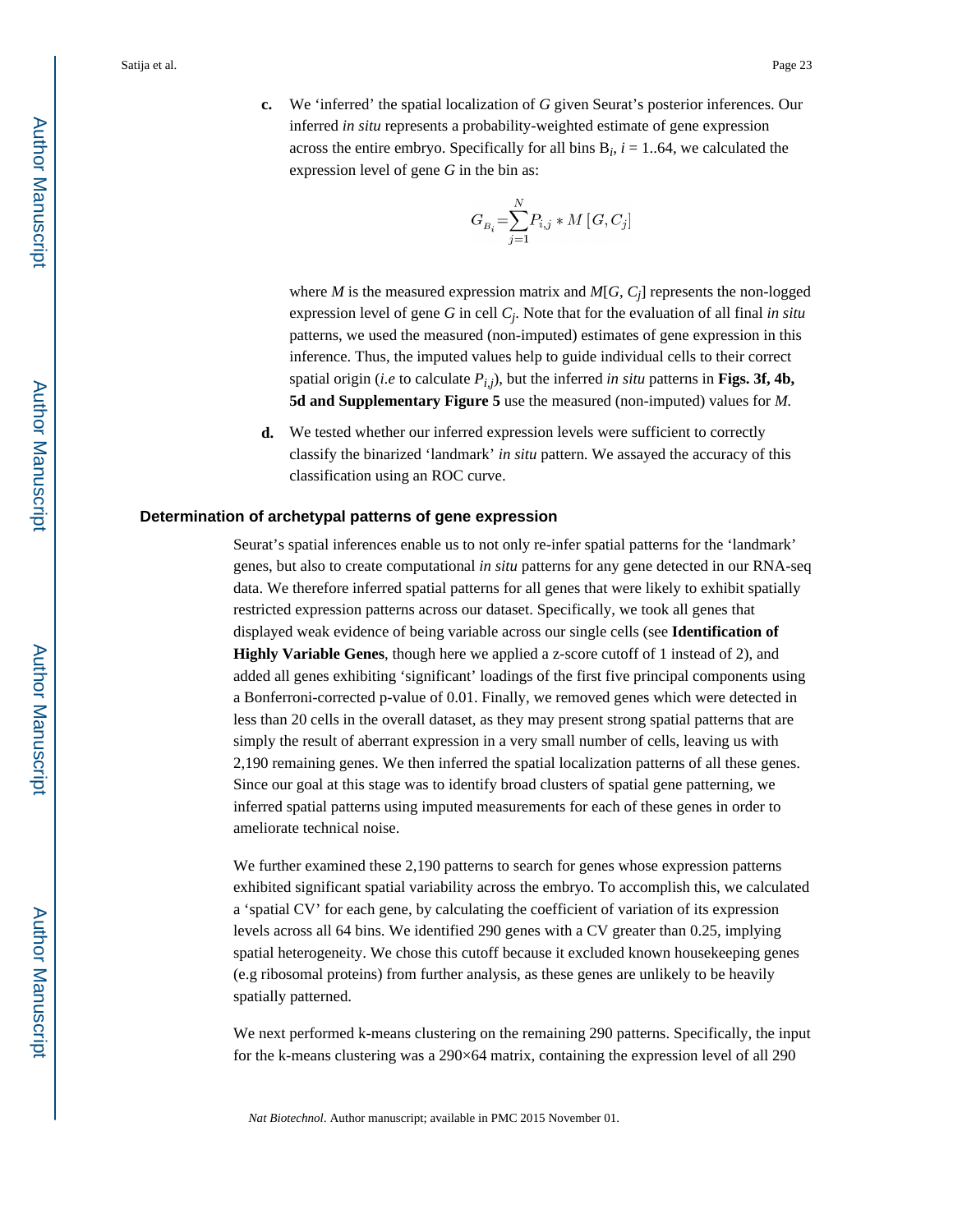genes in each of the 64 spatial bins. We used a  $k = 9$ , as this was the largest value of k for which we observed distinct and non-overlapping clusters<sup>9</sup>. The nine clusters represent 'archetypes' of gene expression, namely, broad spatial patterns representing clusters of similarly localized genes.

#### **Down-sampling (power) analyses**

In order to test the number of landmark genes required for a spatial reference map, we remapped cells using only sub-sets of the landmark gene set in our study. Our baseline was remapping the cells using 46 of the 47 landmarks that were included in our archetypal analysis, without the optional quantitative refinement step. We then randomly selected 2, 4, 6, or all 9 of the archetypes, and selected evenly across the chosen archetypes to produce a final set of 2–45 landmark genes. While we selected evenly from the different archetypes, some archetypes had fewer landmarks than others; thus, in many cases, there are fewer genes from one archetype than another, if we had selected all of the landmarks present from a given archetype. After choosing the limited set of archetypes, we re-mapped cells and compared (1) the mean change in centroid position, as Euclidian distance, in terms of bins, and (2) the sum of the change in posterior probabilities.

In order to assess the effect of redundant landmarks more directly, we chose two sets of 4 landmarks that had identical binary input patterns. One set (*osr1, mixl1, ndr1, ndr2)* were expressed narrowly around the embryo in the two bins closest to the margin, and the other set (*ta, ism1, sebox, tbx16)* were expressed more broadly around the embryo in the four bins closest to the margin. Thus, these patterns defined a total of three bins (one defined by the absence of genes from either set, another defined by the expression of the broader set but absence of the narrower set, and a final bin defined by the expression of both the broader and narrower set). As a baseline, we calculated the posterior probabilities using the full set of 47 landmarks, without quantitative refinement, and then summed probabilities from the smaller bins to create the 3 large bins. We then remapped cells using every combination of 1, 2, 3, or 4 landmarks from each set, and measured the total change in posterior probabilities.

#### **Identification and characterization of embryonic subpopulations**

We used a combination of supervised and unsupervised analyses to identify rare and functionally coherent subpopulations in the developing zebrafish embryo. To identify cells representing progenitors for 1) the prechordal plate and 2) the endoderm, we first used Seurat's spatial mappings to identify all cells in the three (out of eight) spatial tiers closest to the embryonic margin, corresponding to a total of 252 cells. We then performed an unbiased principal components analysis of these cells, and performed k-means clustering for genes that were significantly associated with the three principal components (jack straw,  $p < 10^{-5}$ ). We identified two distinct clusters of cells from the k-means analysis. Cells from these clusters were also clearly distinguished by the second and third principal components, as well as by the expression patterns of known marker genes (e.g. *gsc, sox32*), enabling us to identify these cells as either prechordal plate or endoderm progenitors. A similar PCA analysis, conducted over all 851 cells in the dataset, identified a separate subpopulation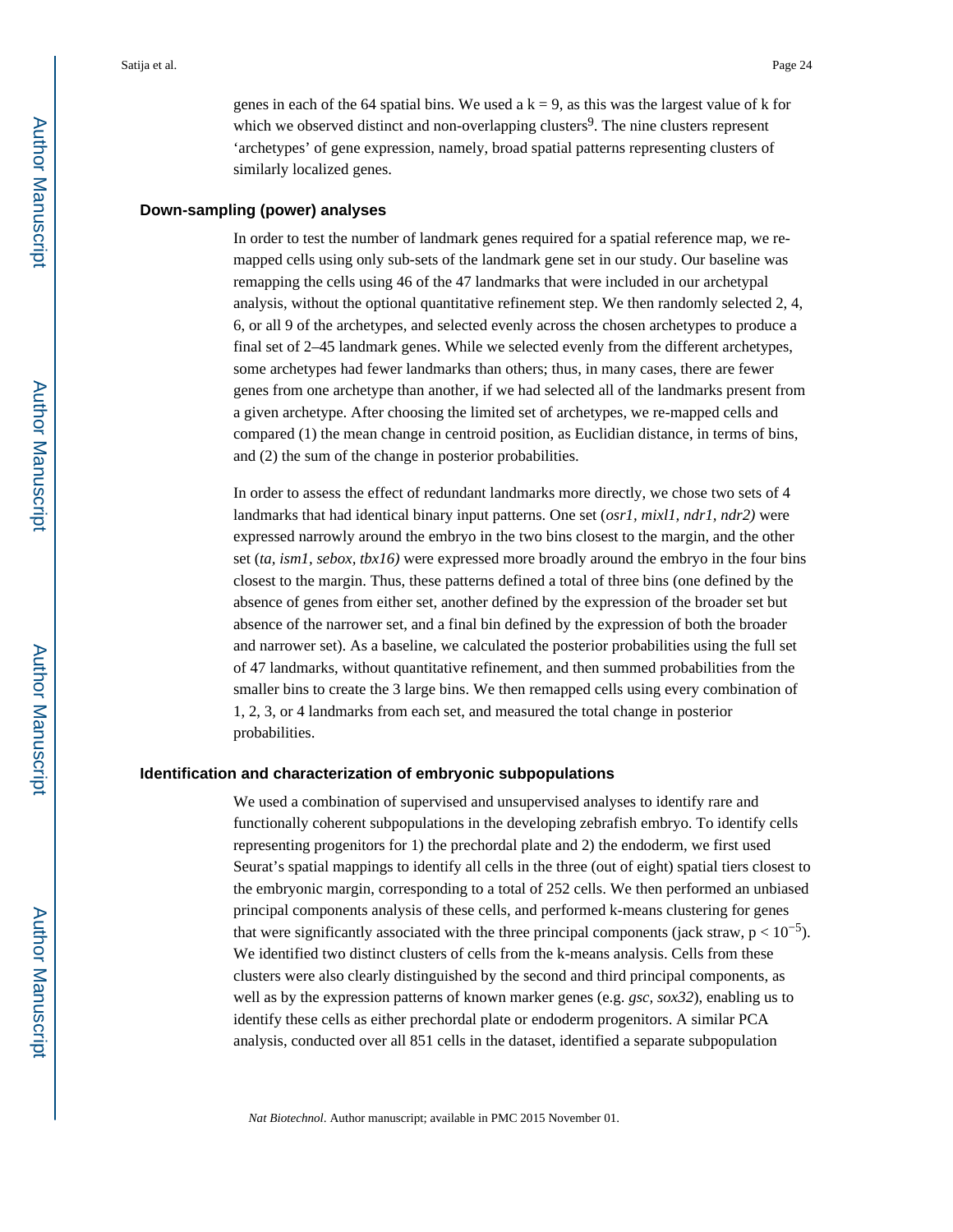strongly distinguished by the fourth principal component ('Apoptotic-like' cells, **Supplementary Fig. 6f**).

To identify markers that were enriched for the prechordal plate progenitors and the 'apoptotic-like' cells, we implemented a likelihood-ratio test (LRT) for single cell differential expression<sup>48</sup>. Importantly, this test is designed to simultaneously test for changes in both the percentage of cells expressing a gene, as well as the quantitative RNA levels with these cells. All differential expression testing was performed on measured (non-imputed) values.

For Gene Ontology analysis of 'apoptotic-like' markers, we took all genes with a Bonferroni-corrected LRT p-value < 0.01 and used this list for Gene Set Enrichment Analysis<sup>49</sup>.

### **Supplementary Material**

Refer to Web version on PubMed Central for supplementary material.

## **Acknowledgements**

We thank members of the Regev and Schier labs for helpful discussion, Omri Wurtzel for assistance with the R markdown scripts, Andrea Pauli for sharing the *aplnrb* plasmid, Katherine Rogers for donating superior, unpublished *in situ*s. This work was supported by F32 HD075541 (RS), the Jane Coffin Childs Memorial Fund for Medical Research (JF), the NIH (AFS), NHGRI CEGS 1P50HG006193, the Klarman Cell Observatory, and HHMI (AR).

### **References**

- 1. Graveley BR, et al. The developmental transcriptome of Drosophila melanogaster. Nature. 2011; 471:473–479. [PubMed: 21179090]
- 2. Gerstein MB, et al. Integrative analysis of the Caenorhabditis elegans genome by the modENCODE project. Science. 2010; 330:1775–1787. [PubMed: 21177976]
- 3. Schier AF. Genomics: Zebrafish earns its stripes. Nature. 2013; 496:443–444. [PubMed: 23594741]
- 4. Islam S, et al. Characterization of the single-cell transcriptional landscape by highly multiplex RNA-seq. Genome Research. 2011; 21:1160–1167. [PubMed: 21543516]
- 5. Ramsköld D, et al. Full-length mRNA-Seq from single-cell levels of RNA and individual circulating tumor cells. Nat Biotechnol. 2012; 30:777–782. [PubMed: 22820318]
- 6. Jaitin DA, et al. Massively Parallel Single-Cell RNA-Seq for Marker-Free Decomposition of Tissues into Cell Types. Science. 2014; 343:776–779. [PubMed: 24531970]
- 7. Pollen AA, et al. Low-coverage single-cell mRNA sequencing reveals cellular heterogeneity and activated signaling pathways in developing cerebral cortex. Nat Biotechnol. 2014; 32:1053–1058. [PubMed: 25086649]
- 8. Shalek AK, et al. Single-cell transcriptomics reveals bimodality in expression and splicing in immune cells. Nature. 2013; 498:236–240. [PubMed: 23685454]
- 9. Trapnell C, et al. The dynamics and regulators of cell fate decisions are revealed by pseudotemporal ordering of single cells. Nat Biotechnol. 2014; 32:381–386. [PubMed: 24658644]
- 10. Treutlein B, et al. Reconstructing lineage hierarchies of the distal lung epithelium using single-cell RNA-seq. Nature. 2014; 509:371–375. [PubMed: 24739965]
- 11. Hashimshony T, Wagner F, Sher N, Yanai I. CEL-Seq: single-cell RNA-Seq by multiplexed linear amplification. Cell Rep. 2012; 2:666–673. [PubMed: 22939981]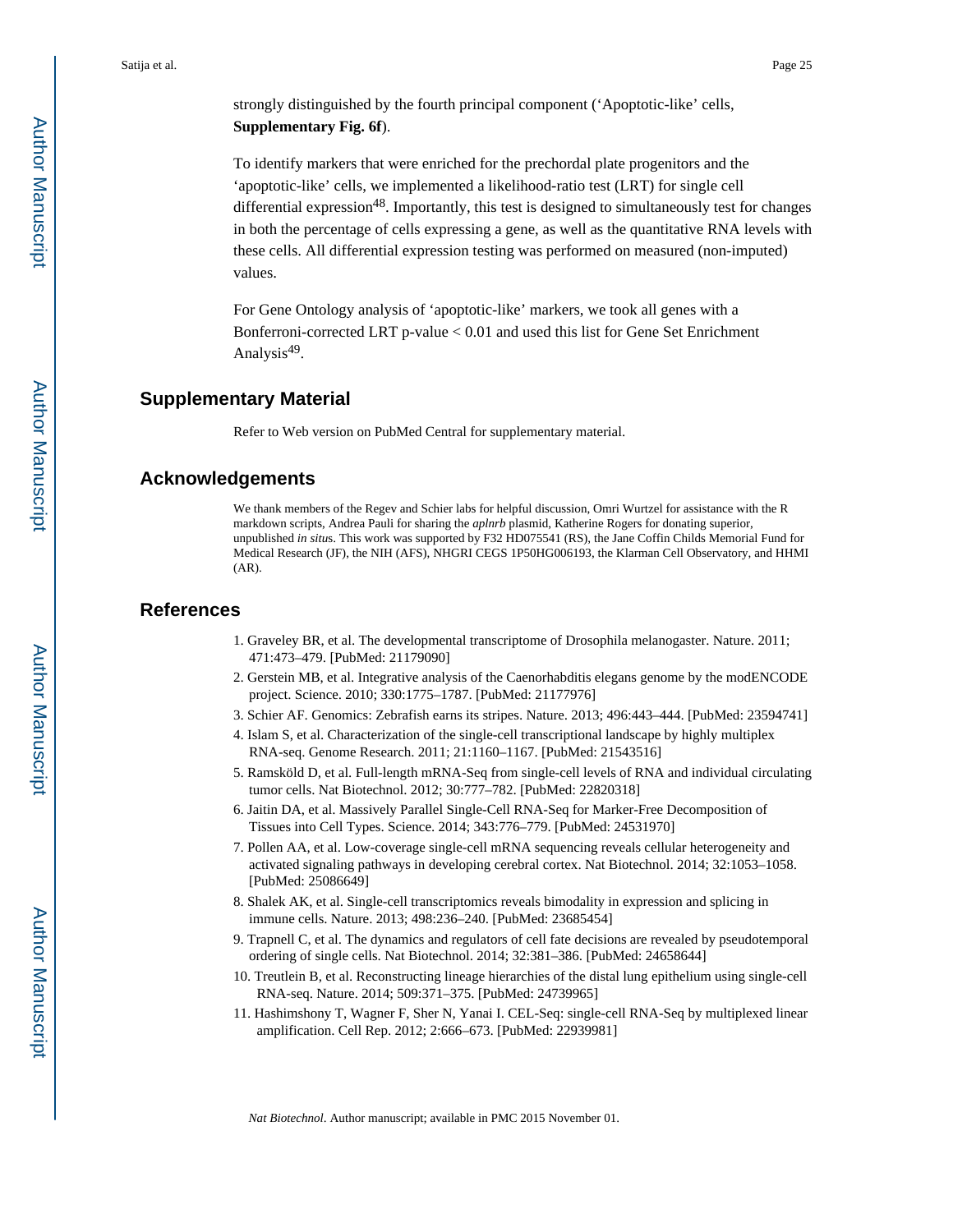- 12. Deng Q, Ramsköld D, Reinius B, Sandberg R. Single-cell RNA-seq reveals dynamic, random monoallelic gene expression in mammalian cells. Science. 2014; 343:193–196. [PubMed: 24408435]
- 13. Lovatt D, et al. Transcriptome in vivo analysis (TIVA) of spatially defined single cells in live tissue. Nat. Methods. 2014; 11:190–196. [PubMed: 24412976]
- 14. Lee J-H, et al. Highly multiplexed subcellular RNA sequencing in situ. Science. 2014; 343:1360– 1363. [PubMed: 24578530]
- 15. Ho R, Kimmel C. Commitment of cell fate in the early zebrafish embryo. Science. 1993; 261:109– 111. [PubMed: 8316841]
- 16. Schier AF, Talbot WS. Molecular genetics of axis formation in zebrafish. Annu. Rev. Genet. 2005; 39:561–613. [PubMed: 16285872]
- 17. Kimmel CB, Warga RM, Schilling TF. Origin and organization of the zebrafish fate map. Development. 1990; 108:581–594. [PubMed: 2387237]
- 18. Roussigne M, Blader P, Wilson SW. Breaking symmetry: the zebrafish as a model for understanding left-right asymmetry in the developing brain. Dev Neurobiol. 2012; 72:269–281. [PubMed: 22553774]
- 19. Solnica-Krezel L, Sepich DS. Gastrulation: making and shaping germ layers. Annu. Rev. Cell Dev. Biol. 2012; 28:687–717. [PubMed: 22804578]
- 20. Durruthy-Durruthy R, et al. Reconstruction of the mouse otocyst and early neuroblast lineage at single-cell resolution. Cell. 2014; 157:964–978. [PubMed: 24768691]
- 21. Brennecke P, et al. Accounting for technical noise in single-cell RNA-seq experiments. Nat. Methods. 2013; 10:1093–1095. [PubMed: 24056876]
- 22. Kharchenko PV, Silberstein L, Scadden DT. Bayesian approach to single-cell differential expression analysis. Nat. Methods. 2014; 11:740–742. [PubMed: 24836921]
- 23. Tibshirani R. Regression shrinkage and selection via the lasso. Journal of the Royal Statistical Society. Series B (Methodological). 1996; 58:267–288.
- 24. Howe DG, et al. ZFIN, the Zebrafish Model Organism Database: increased support for mutants and transgenics. Nucleic Acids Research. 2013; 41:D854–D860. [PubMed: 23074187]
- 25. Kudoh T, et al. A gene expression screen in zebrafish embryogenesis. Genome Research. 2001; 11:1979–1987. [PubMed: 11731487]
- 26. Thisse B, et al. Spatial and temporal expression of the zebrafish genome by large-scale in situ hybridization screening. Methods Cell Biol. 2004; 77:505–519. [PubMed: 15602929]
- 27. Soumillon M, Cacchiarelli D, Semrau S, van Oudenaarden A, Mikkelsen T. Characterization of directed differentiation by high-throughput single-cell RNA-seq. biorxiv.org. 2014 doi: 10.1101/003236.
- 28. Grün D, Kester L, van Oudenaarden A. Validation of noise models for single-cell transcriptomics. Nat. Methods. 2014; 11:637–640. [PubMed: 24747814]
- 29. Shalek AK, et al. Single-cell RNA-seq reveals dynamic paracrine control of cellular variation. Nature. 2014; 510:363–369. [PubMed: 24919153]
- 30. Kimmel CB, Ballard WW, Kimmel SR, Ullmann B, Schilling TF. Stages of embryonic development of the zebrafish. Dev Dyn. 1995; 203:253–310. [PubMed: 8589427]
- 31. Le Guellec D, Morvan-Dubois G, Sire J-Y. Skin development in bony fish with particular emphasis on collagen deposition in the dermis of the zebrafish (Danio rerio). Int J Dev Biol. 2004; 48:217–231. [PubMed: 15272388]
- 32. Kikuchi Y. casanova encodes a novel Sox-related protein necessary and sufficient for early endoderm formation in zebrafish. Genes & Development. 2001; 15:1493–1505. [PubMed: 11410530]
- 33. Yoon C, Kawakami K, Hopkins N. Zebrafish vasa homologue RNA is localized to the cleavage planes of 2- and 4-cell-stage embryos and is expressed in the primordial germ cells. Development. 1997; 124:3157–3165. [PubMed: 9272956]
- 34. Stachel SE, Grunwald DJ, Myers PZ. Lithium perturbation and goosecoid expression identify a dorsal specification pathway in the pregastrula zebrafish. Development. 1993; 117:1261–1274. [PubMed: 8104775]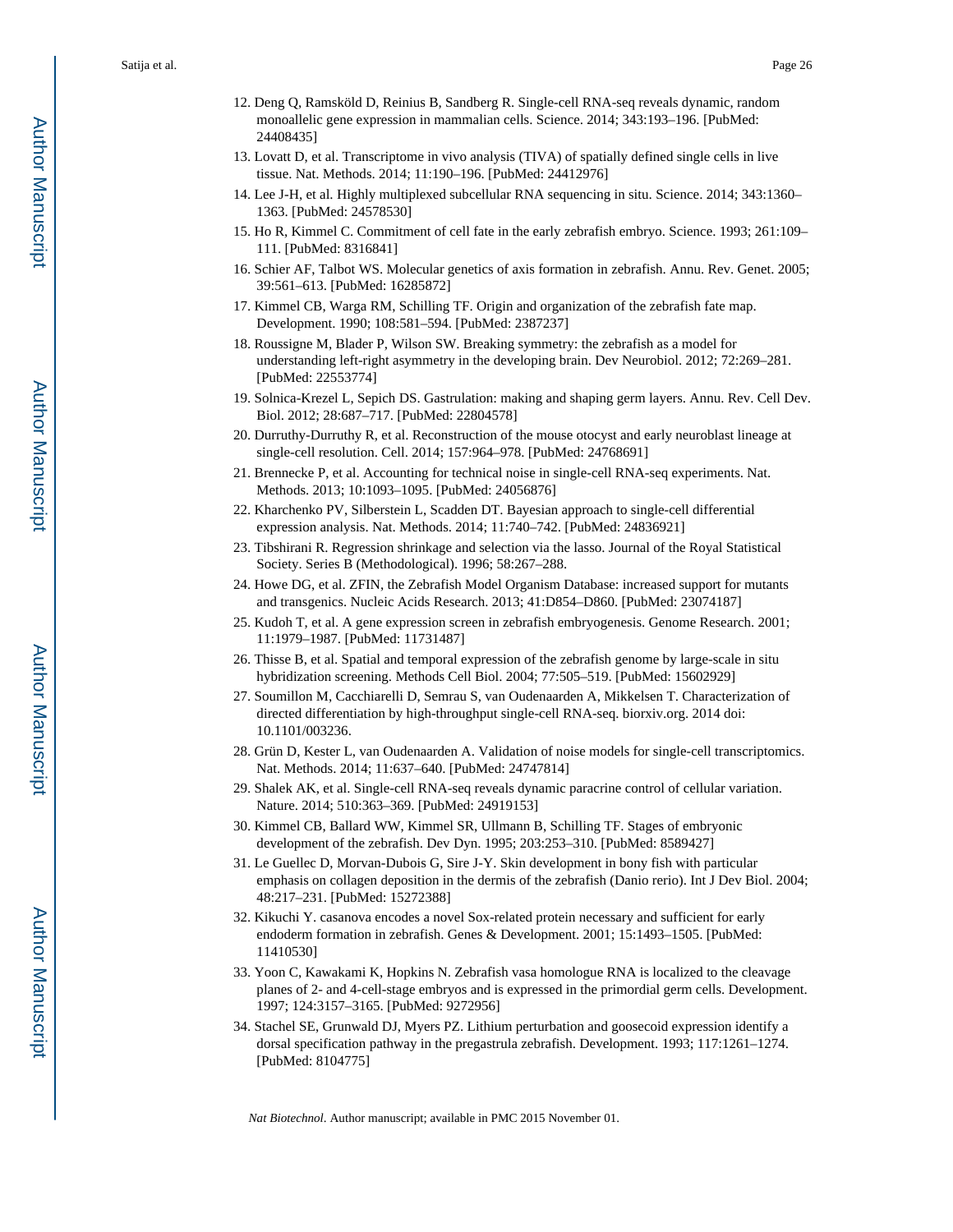- 35. Fürthauer M, Thisse B, Thisse C. Three different noggin genes antagonize the activity of bone morphogenetic proteins in the zebrafish embryo. Dev. Biol. 1999; 214:181–196. [PubMed: 10491267]
- 36. Kawahara A, Wilm T, Solnica-Krezel L, Dawid IB. Antagonistic role of ve− ga1 and bozozok/ dharma homeobox genes in organizer formation. Proc. Natl. Acad. Sci. U.S.A. 2000; 97:12121– 12126. [PubMed: 11050240]
- 37. Seo H-C, Drivenes Ø, Ellingsen S, Fjose A. Expression of two zebrafish homologues of the murine Six3 gene demarcates the initial eye primordia. Mechanisms of Development. 1998; 73:45–57. [PubMed: 9545529]
- 38. Fodor E, et al. Full transcriptome analysis of early dorsoventral patterning in zebrafish. PLoS ONE. 2013; 8:e70053–e70053. [PubMed: 23922899]
- 39. Pauli A, et al. Toddler: an embryonic signal that promotes cell movement via Apelin receptors. Science. 2014; 343:1248636–1248636. [PubMed: 24407481]
- 40. Combs PA, Eisen MB. Sequencing mRNA from Cryo-Sliced Drosophila Embryos to Determine Genome-Wide Spatial Patterns of Gene Expression. PLoS ONE. 2013; 8:e71820. [PubMed: 23951250]
- 41. Junker JP, et al. Genome-wide RNA Tomography in the Zebrafish Embryo. Cell. 2014; 159:662– 675. [PubMed: 25417113]
- 42. Pauli A, et al. Systematic identification of long noncoding RNAs expressed during zebrafish embryogenesis. Genome Research. 2012; 22:577–591. [PubMed: 22110045]
- 43. Bennett JT, et al. Nodal signaling activates differentiation genes during zebrafish gastrulation. Dev. Biol. 2007; 304:525–540. [PubMed: 17306247]
- 44. Thisse C, Thisse B, Schilling TF, Postlethwait JH. Structure of the zebrafish snail1 gene and its expression in wild-type, spadetail and no tail mutant embryos. Development. 1993; 119:1203– 1215. [PubMed: 8306883]
- 45. Clay H, Ramakrishnan L. Multiplex Fluorescent In Situ Hybridization in Zebrafish Embryos Using Tyramide Signal Amplification. Zebrafish. 2005; 2:105–111. [PubMed: 18248170]
- 46. Chung, NC.; Storey, JD. Statistical significance of variables driving systematic variation. 2013.
- 47. Benaglia T, Chauveau D, Hunter D, Young D. mixtools: An R Package for Analyzing Finite Mixture Models. Journal of Statistical Software. 2009; 32:1–29.
- 48. McDavid A, et al. Data exploration, quality control and testing in single-cell qPCR-based gene expression experiments. Bioinformatics. 2013; 29:461–467. [PubMed: 23267174]
- 49. Subramanian A, et al. Gene set enrichment analysis: a knowledge-based approach for interpreting genome-wide expression profiles. Proc. Natl. Acad. Sci. U.S.A. 2005; 102:15545–15550. [PubMed: 16199517]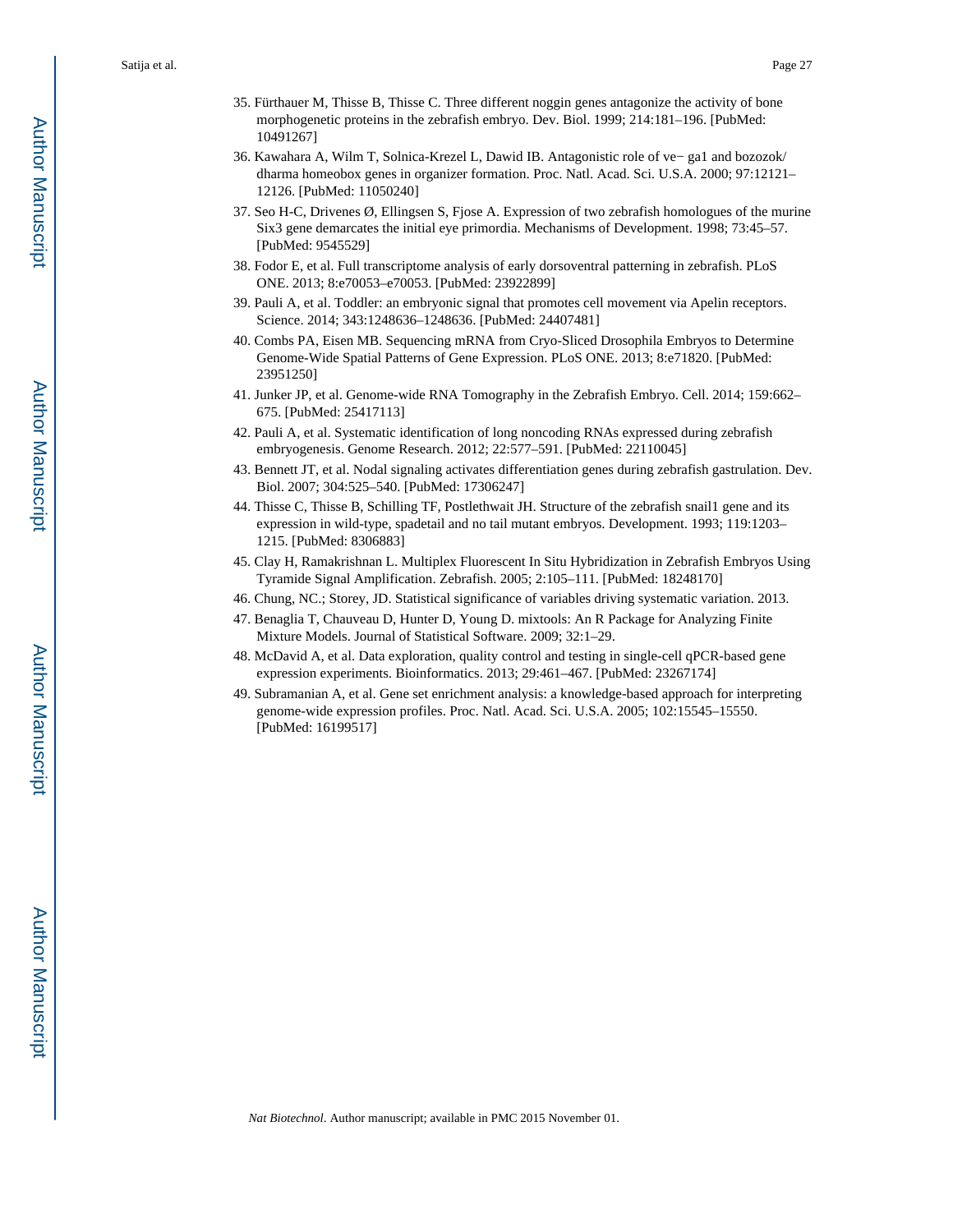

#### **Figure 1. Overview of Seurat**

As input, Seurat takes single-cell RNA-seq data (**1**, left) from dissociated cells (*e.g.*, cells A– C), where information about the original spatial context was lost during dissociation, and (**2**, right) *in situ* hybridization patterns for a series of landmark genes. To generate a binary spatial reference map, the tissue of interest is divided into a discrete set of user-defined bins, and the *in situ* data is binarized to reflect the detection of gene expression within each bin, as is shown for genes X, Y, and Z. (**3**) Seurat uses expression measurements across many correlated genes to ameliorate stochastic noise in individual measurements for landmark genes. As schematized, Seurat learns a model of gene expression for each of the landmark genes based on other variable genes in the dataset, reducing the reliance on a single measurement, and mitigating the effect of technical errors. Seurat then builds statistical models of gene expression in each bin (**4**) by relating the bimodal expression patterns of the RNA-seq estimates to the binarized *in situ* data. Shown are probability distributions for genes X, Y, and Z for three different embryonic bins. Finally, Seurat uses these models to infer the cell's original spatial location (**5**), assigning posterior probability of origin (depicted in shades of purple) to each bin. Seurat can map exclusively to one bin (*e.g.*, cell C), or assign probability to multiple bins in some cases (*e.g.*, cells A & B).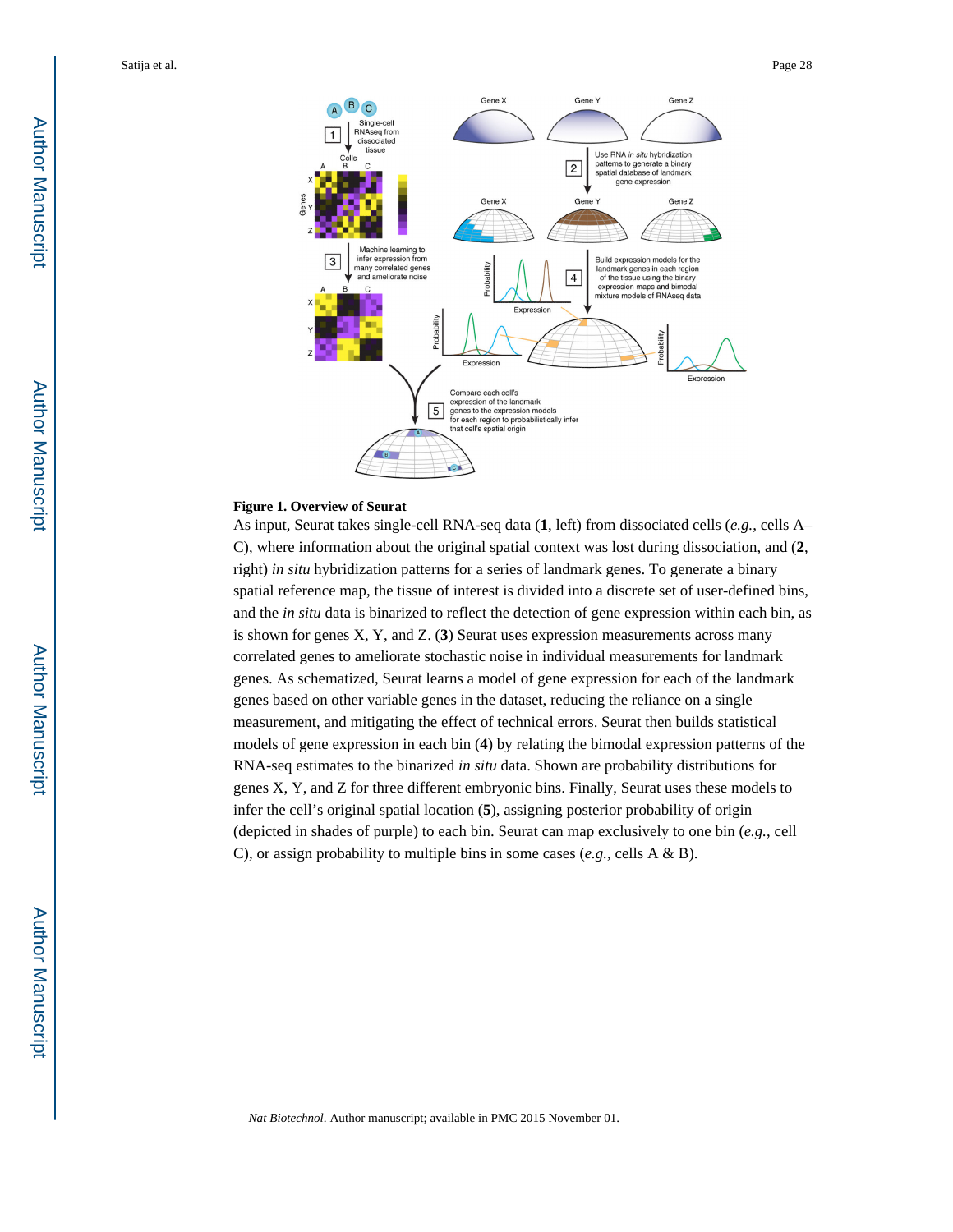

#### **Figure 2. Single-cell RNA-seq from zebrafish embryos**

(a) Cartoon schematic of the zebrafish embryo at 50% epiboly, depicting cell layers (enveloping layer, EVL; deep cell layer, DEL; yolk syncytial layer, YSL), important structures (the embryonic margin), and the two major spatial axes (animal–vegetal and dorsal–ventral). (b) To create the spatial reference map, we used 47 colorogenic *in situ*  hybridization patterns (*i.e.*, 'landmark' genes), which were previously published in the scientific literature. We subdivided the embryo into 64 bins and visually scored each landmark as 'on' or 'off' within each bin using *in situs* oriented in both lateral and animal views. Shown here is an *in situ* for *ta/no tail* and its resultant binary representation. (c) After dissection of the embryo, single cells were dissociated, plated and picked into microtiter plates, and profiled using a single-cell RNA-seq protocol that was modified to include unique molecule indices (**Methods**).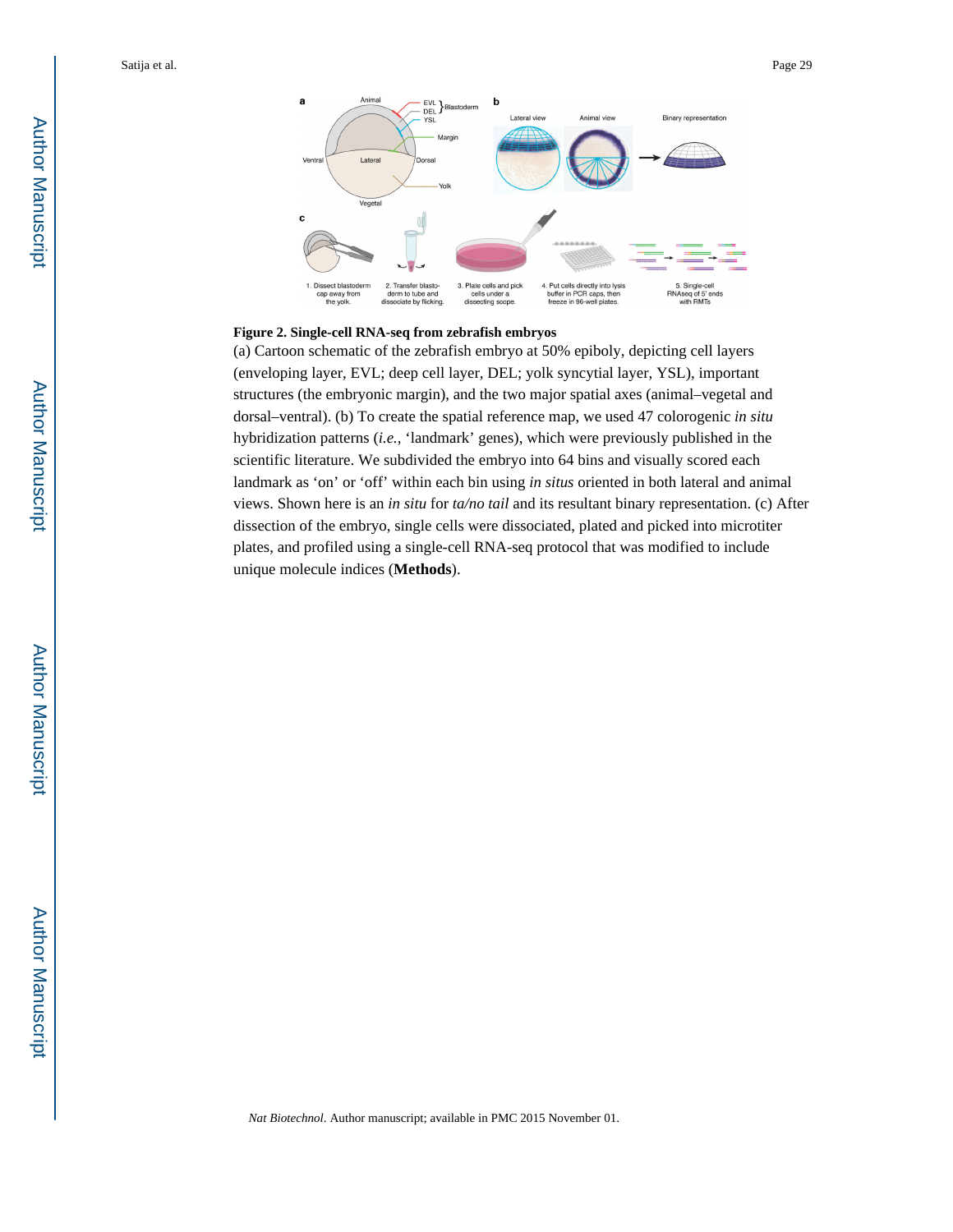

#### **Figure 3. Seurat correctly infers the spatial position of cells**

(a) Seurat maps cells throughout the embryo, consistent with the random dissociation of the tissue. Shown are cell centroids for randomly dissociated cells. (b) A smaller number of cells were prepared with a modified protocol that depletes for the animal cap (bin rows 6-8) (**Supplementary Movie 2**), and Seurat captures this depletion in its mapping of these cells. Shown are the fold-changes in localization percentages (Y axis) between the randomly dissociated and animal-depleted cells along the margin to animal axis (X axis, as bins). (c) A small number of 'reference' cells were manually picked under a dissecting microscope so that their original spatial location can be estimated (**Supplementary Movie 3**). Since at 50% epiboly dorsal-ventral specification is not morphologically apparent, a cluster of previously transplanted fluorescent cells is used as a fiducial mark to track where cells were taken from and to deduce the cell's location once the dorsal-ventral axis becomes apparent at shield stage (**Methods**). (d–e) Evaluation of Seurat using 'reference' cells. (d) Representative examples of Seurat's inferred location for reference cells (centroid: green, posterior bin probabilities: shades of purple, with the strongest color representing 100% posterior probability) vs. experimentally annotated locations (pink). The embryonic margin is also depicted in khaki. The experimentally annotated sphere is drawn with a larger radius to reflect degree of confidence in the experimental measurement. (e) Histogram of distance errors between inferred and measured location for reference cells. The median error is 2 bins, divided equally between the animal–vegetal and dorsal–ventral axes. (f) For each landmark gene, we removed the gene from the input reference map, and then re-inferred its *in situ* pattern from Seurat's spatial patterns. Shown are representative examples (middle) compared to the binarized input pattern (top) and ROC scores (bottom). (g–h) ROC analysis of the accuracy of the inferred landmark *in situs* vs. the binarized input pattern (median  $ROC = 0.96$ .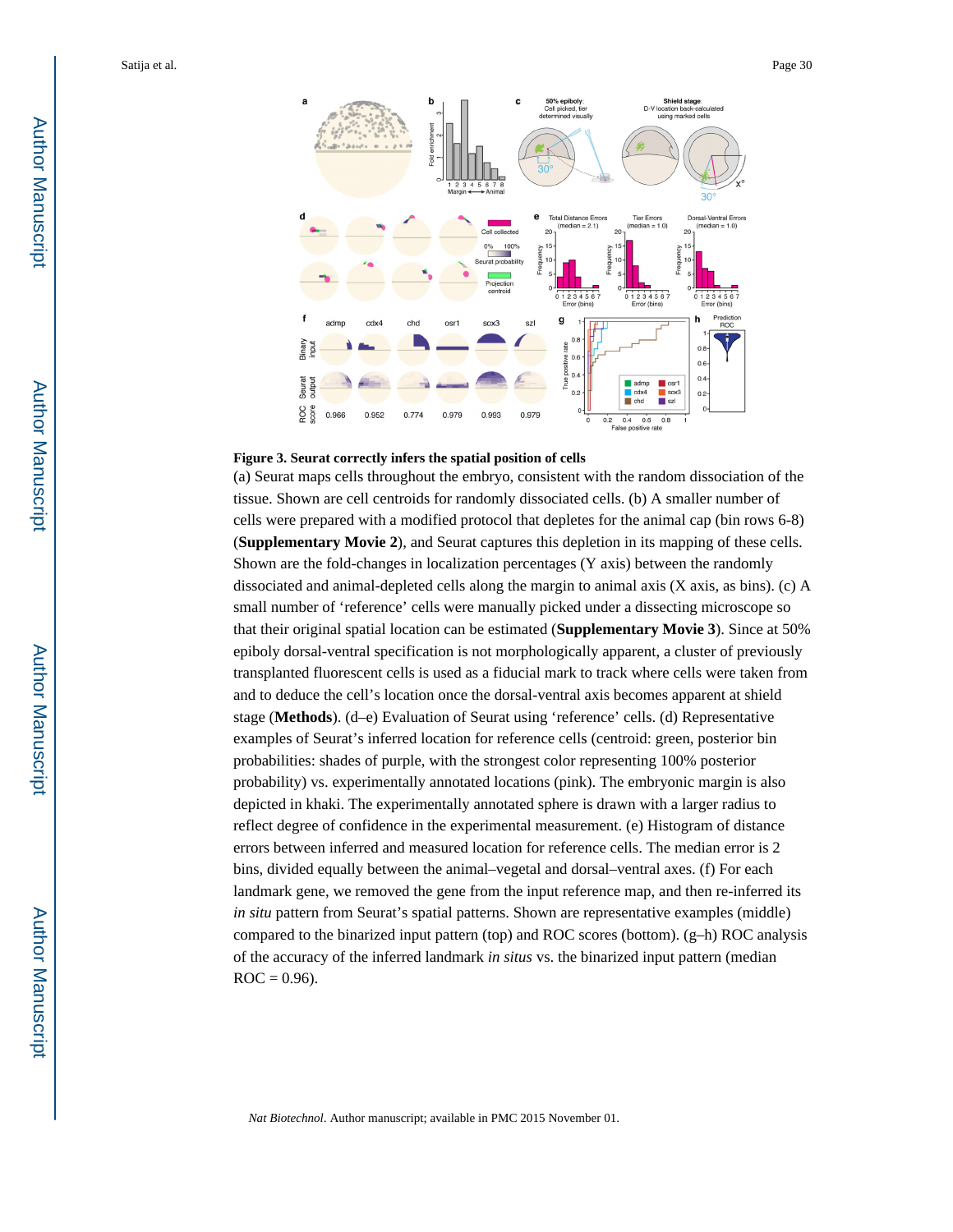

#### **Figure 4. Nine archetypal patterns discovered through spatial clustering**

(a) We calculated imputed expression patterns based on Seurat's spatial mapping for 290 highly variable genes (**Methods**). Genes were then clustered by their imputed spatial localization (**Supplementary Fig. 5**) into 9 'archetypes' that broadly describe the patterns of multiple genes: RM, restricted to margin; VM, ventral margin; DEM, dorsally enriched margin; DRM, dorsally restricted margin; EM, extended margin; V, ventral; DA, dorsal animal; VA, ventral animal; A, animal. (b) Genes were selected from various archetypes that did not have published (assessed on Sep. 4, 2014), expression patterns at 50% epiboly and then analyzed by RNA *in situ* hybridization. Top to bottom: Seurat's predicted expression pattern, a lateral view of the *in situ* (dorsal to the right), and an animal cap view of the *in situ*  (dorsal to the right). Experimentally determined patterns exhibit high accord with Seurat's predictions, as described in the main text. Genes are connected to the archetype with which they clustered by black lines. Scale bar represents 200 *µ*m.